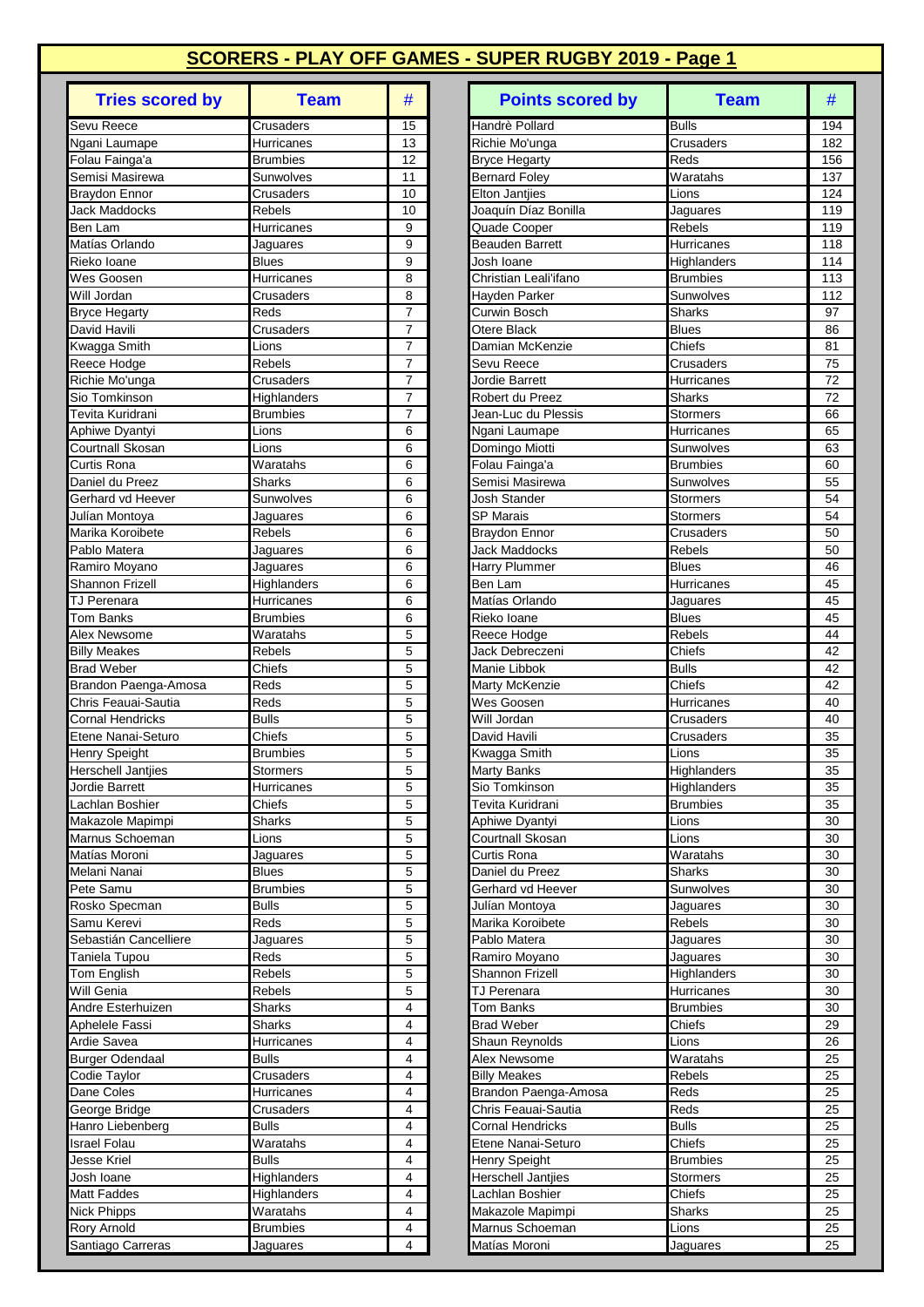| <b>Tries scored by</b>                          | <b>Team</b>                | #                                         |
|-------------------------------------------------|----------------------------|-------------------------------------------|
| <b>Scott Barrett</b>                            | Crusaders                  | 4                                         |
| Scott Higginbotham                              | Reds                       | 4                                         |
| Shaun Stevenson                                 | Chiefs                     | 4                                         |
| Siya Kolisi                                     | <b>Stormers</b>            | 4                                         |
| Tanielu Tele'a                                  | <b>Blues</b>               | 4                                         |
| Tate McDermott<br>Tevita Li                     | Reds<br>Highlanders        | 4<br>4                                    |
| Waisake Naholo                                  | Highlanders                | 4                                         |
| Adam Ashley-Cooper                              | Waratahs                   | 3                                         |
| Akker vd Merwe                                  | Sharks                     | 3                                         |
| <b>Alex Nankivell</b>                           | Chiefs                     | $\overline{3}$                            |
| Anaru Rangi                                     | Rebels                     | 3                                         |
| <b>Andries Coetzee</b>                          | Lions                      | 3                                         |
| Angus Ta'avao                                   | Chiefs                     | 3                                         |
| Anton Lienert-Brown                             | Chiefs                     | 3                                         |
| Ataata Moeakiola                                | Chiefs                     | 3                                         |
| <b>Augustine Pulu</b><br><b>Beauden Barrett</b> | <b>Blues</b><br>Hurricanes | 3<br>3                                    |
| <b>Ben Smith</b>                                | Highlanders                | 3                                         |
| <b>Bernard Foley</b>                            | Waratahs                   | 3                                         |
| <b>Bryn Hall</b>                                | Crusaders                  | 3                                         |
| <b>Caleb Clarke</b>                             | <b>Blues</b>               | 3                                         |
| Connal McInemey                                 | <b>Brumbies</b>            | 3                                         |
| <b>Elton Jantjies</b>                           | Lions                      | 3                                         |
| Emiliano Boffelli                               | Jaguares                   | 3                                         |
| Hacjivah Dayimani                               | Lions                      | 3                                         |
| Handrè Pollard                                  | <b>Bulls</b>               | 3                                         |
| <b>Irae Simone</b>                              | <b>Brumbies</b>            | 3                                         |
| Jaco Coetzee<br>James Lentjes                   | Stormers<br>Highlanders    | 3<br>3                                    |
| Jordan Taufua                                   | Crusaders                  | 3                                         |
| Josh McKay                                      | Highlanders                | 3                                         |
| <b>Kurtley Beale</b>                            | Waratahs                   | 3                                         |
| Lachlan McCaffrey                               | <b>Brumbies</b>            | 3                                         |
| Liam Coltman                                    | Highlanders                | 3                                         |
| Lionel Mapoe                                    | Lions                      | 3                                         |
| Lukhanyo Am                                     | <b>Sharks</b>              | 3                                         |
| Ma'a Nonu                                       | <b>Blues</b>               | 3                                         |
| Malcolm Marx                                    | Lions                      | 3                                         |
| Manie Libbok                                    | Bulls                      | 3                                         |
| Matt Philip<br>Michael Hooper                   | Rebels<br>Waratahs         | 3<br>3                                    |
| Ofa Tu'ungafasi                                 | <b>Blues</b>               | 3                                         |
| Penalty Tries (Brumbies)                        | <b>Brumbies</b>            | $\overline{3}$                            |
| Penalty Tries (Crusaders)                       | Crusaders                  | 3                                         |
| Penalty Tries (Jaguares)                        | Jaguares                   | 3                                         |
| Quade Cooper                                    | Rebels                     | 3                                         |
| Rahboni Warren Vosayaco                         | Sunwolves                  | 3                                         |
| Rob Thompson                                    | Highlanders                | 3                                         |
| Salesi Rayasi                                   | Hurricanes                 | $\overline{3}$                            |
| Sefanaia Naivalu                                | Reds                       | 3                                         |
| Solomon Alaimalo                                | Chiefs                     | 3                                         |
| Tom Franklin                                    | Highlanders<br>Brumbies    | 3<br>3                                    |
| Tom Wright<br>Tumua Manu                        | Chiefs                     | $\overline{3}$                            |
| <b>Warrick Galant</b>                           | <b>Bulls</b>               | 3                                         |
| <b>Aaron Smith</b>                              | Highlanders                | $\overline{2}$                            |
| <b>Agustin Creevy</b>                           | Jaguares                   | 2                                         |
| Akira Ioane                                     | <b>Blues</b>               | 2                                         |
| Andrew Muirhead                                 | <b>Brumbies</b>            | $\overline{\mathbf{c}}$                   |
| <b>Bautista Delguy</b>                          | Jaguares                   | $\overline{c}$                            |
| Bongi Mbonambi                                  | Stormers                   | $\overline{\mathbf{c}}$                   |
| <b>Brodie Retallick</b>                         | Chiefs                     | 2                                         |
| Cam Clark                                       | Waratahs                   | 2                                         |
| Carlu Sadie<br>Chance Peni                      | Lions                      | $\overline{\mathbf{c}}$<br>$\overline{c}$ |
| Curwin Bosch                                    | <b>Brumbies</b><br>Sharks  | 2                                         |
|                                                 |                            |                                           |

| <b>Blues</b><br>25<br>Crusaders<br>4<br>Melani Nanai<br>Reds<br>4<br>Pete Samu<br><b>Brumbies</b><br>25<br>Chiefs<br>4<br><b>Bulls</b><br>25<br>Rosko Specman<br>Siya Kolisi<br>4<br>Samu Kerevi<br>Reds<br>Stormers<br>25<br>Tanielu Tele'a<br><b>Blues</b><br>4<br>Sebastián Cancelliere<br>25<br>Jaguares<br>Reds<br>$\overline{4}$<br>Reds<br>25<br>Tate McDermott<br>Taniela Tupou<br>Tevita Li<br>4<br>Tom English<br>Rebels<br>25<br>Highlanders<br>Waisake Naholo<br>Will Genia<br>Rebels<br>Highlanders<br>4<br>25<br>Waratahs<br>3<br>21<br>Adam Ashley-Cooper<br><b>Penalty Tries (Brumbies)</b><br>Brumbies<br>3<br>Akker vd Merwe<br><b>Sharks</b><br>21<br><b>Penalty Tries (Crusaders)</b><br>Crusaders<br>3<br><b>Alex Nankivell</b><br>Chiefs<br>Penalty Tries (Jaguares)<br>21<br>Jaguares<br>Rebels<br>3<br>Andre Esterhuizen<br>Sharks<br>20<br>3<br>Lions<br>Aphelele Fassi<br><b>Sharks</b><br>20<br>3<br>Chiefs<br>Ardie Savea<br>Hurricanes<br>20<br>3<br>Chiefs<br><b>Bulls</b><br><b>Burger Odendaal</b><br>20<br>Chiefs<br>3<br>Ataata Moeakiola<br>20<br>Codie Taylor<br>Crusaders<br><b>Blues</b><br>3<br>Dane Coles<br>20<br>Augustine Pulu<br>Hurricanes<br><b>Beauden Barrett</b><br>3<br>George Bridge<br>20<br>Hurricanes<br>Crusaders<br>Ben Smith<br>3<br><b>Bulls</b><br>Highlanders<br>Hanro Liebenberg<br>20<br>3<br>Israel Folau<br>Waratahs<br>20<br><b>Bernard Foley</b><br>Waratahs<br>3<br><b>Bulls</b><br><b>Bryn Hall</b><br>Crusaders<br>Jesse Kriel<br>20<br>Caleb Clarke<br>3<br><b>Blues</b><br><b>Matt Faddes</b><br>Highlanders<br>20<br>Connal McInemey<br><b>Brumbies</b><br>3<br>Waratahs<br>20<br><b>Nick Phipps</b><br>Elton Jantjies<br>3<br>Rory Arnold<br><b>Brumbies</b><br>20<br>Lions<br>3<br>Santiago Carreras<br>Jaguares<br>Jaquares<br>20<br>3<br>Scott Barrett<br>Crusaders<br>20<br>Lions<br><b>Bulls</b><br>3<br>Reds<br>Scott Higginbotham<br>20<br>3<br><b>Brumbies</b><br>Shaun Stevenson<br>Chiefs<br>20<br>Stormers<br>3<br>Siya Kolisi<br>20<br>Stormers<br>3<br>Tanielu Tele'a<br><b>Blues</b><br>Highlanders<br>20<br>3<br>20<br>Jordan Taufua<br>Crusaders<br>Tate McDermott<br>Reds<br>3<br>Josh McKay<br>Highlanders<br>Tevita Li<br>Highlanders<br>20<br>3<br>Waratahs<br>Kurtley Beale<br>Waisake Naholo<br>Highlanders<br>20<br>3<br>Lachlan McCaffrey<br><b>Brumbies</b><br><b>Andries Coetzee</b><br>Lions<br>18<br>Liam Coltman<br>3<br><b>Kurtley Beale</b><br>Waratahs<br>17<br>Highlanders<br>Lionel Mapoe<br>3<br>Waratahs<br>Lions<br>Adam Ashley-Cooper<br>15<br>3<br><b>Sharks</b><br>Sharks<br>Lukhanyo Am<br>Akker vd Merwe<br>15<br>3<br>Ma'a Nonu<br>Chiefs<br><b>Blues</b><br><b>Alex Nankivell</b><br>15<br>3<br><b>Rebels</b><br>15<br>Lions<br>Anaru Rangi<br><b>Bulls</b><br>3<br>15<br>Chiefs<br>Angus Ta'avao<br>Rebels<br>3<br>Chiefs<br>15<br>Anton Lienert-Brown<br>3<br>Chiefs<br>Waratahs<br>Ataata Moeakiola<br>15<br>3<br>Ofa Tu'ungafasi<br><b>Blues</b><br><b>Augustine Pulu</b><br>Blues<br>15<br><b>Penalty Tries (Brumbies)</b><br>3<br><b>Brumbies</b><br><b>Ben Smith</b><br>Highlanders<br>15<br>3<br><b>Penalty Tries (Crusaders)</b><br>15<br>Crusaders<br><b>Bryn Hall</b><br>Crusaders<br>Penalty Tries (Jaguares)<br>3<br>Caleb Clarke<br><b>Blues</b><br>Jaguares<br>15<br>Quade Cooper<br>Rebels<br><b>Brumbies</b><br>3<br><b>Connal McInemev</b><br>15<br>Rahboni Warren Vosayaco<br>3<br>Emiliano Boffelli<br>Sunwolves<br>15<br>Jaguares<br>3<br>15<br>Rob Thompson<br>Highlanders<br>Hacjivah Dayimani<br>Lions<br>3<br>Irae Simone<br>Salesi Rayasi<br>Hurricanes<br>Brumbies<br>15<br>Reds<br>3<br>Jaco Coetzee<br>Stormers<br>15<br>3<br>Chiefs<br>15<br>James Lentjes<br>Highlanders<br>3<br>Highlanders<br>Jordan Taufua<br>Crusaders<br>15<br>3<br>Brumbies<br>Josh McKay<br>Highlanders<br>15<br>3<br>Chiefs<br>Lachlan McCaffrey<br><b>Brumbies</b><br>15<br><b>Bulls</b><br>3<br>Liam Coltman<br>15<br>Highlanders<br>2<br>Highlanders<br>Lionel Mapoe<br>Lions<br>15<br><b>Agustin Creevy</b><br>2<br>Lukhanyo Am<br>Sharks<br>15<br>Jaguares<br>2<br>Akira Ioane<br><b>Blues</b><br>Ma'a Nonu<br><b>Blues</b><br>15<br>2<br><b>Andrew Muirhead</b><br><b>Brumbies</b><br>Malcolm Marx<br>Lions<br>15<br>$\boldsymbol{2}$<br>Bautista Delguy<br><b>Matt Philip</b><br>Rebels<br>15<br>Jaguares<br>2<br>Michael Hooper<br>Bongi Mbonambi<br><b>Stormers</b><br>Waratahs<br>15<br><b>Brodie Retallick</b><br>2<br>Mitchell Hunt<br>Chiefs<br>Crusaders<br>15<br>Ofa Tu'ungafasi<br>Cam Clark<br>Waratahs<br>2<br>Blues<br>15<br>2<br>Rahboni Warren Vosayaco<br>Carlu Sadie<br>Sunwolves<br>15<br>Lions<br>$\overline{\mathbf{c}}$<br><b>Brumbies</b><br>Rikiya Matsyda<br>15<br>Sunwolves<br>$\overline{2}$<br>Rob Thompson<br>15<br>Sharks<br>Highlanders | <b>Tries scored by</b> | <b>Team</b> | # | <b>Points scored by</b> | <b>Team</b> | # |
|---------------------------------------------------------------------------------------------------------------------------------------------------------------------------------------------------------------------------------------------------------------------------------------------------------------------------------------------------------------------------------------------------------------------------------------------------------------------------------------------------------------------------------------------------------------------------------------------------------------------------------------------------------------------------------------------------------------------------------------------------------------------------------------------------------------------------------------------------------------------------------------------------------------------------------------------------------------------------------------------------------------------------------------------------------------------------------------------------------------------------------------------------------------------------------------------------------------------------------------------------------------------------------------------------------------------------------------------------------------------------------------------------------------------------------------------------------------------------------------------------------------------------------------------------------------------------------------------------------------------------------------------------------------------------------------------------------------------------------------------------------------------------------------------------------------------------------------------------------------------------------------------------------------------------------------------------------------------------------------------------------------------------------------------------------------------------------------------------------------------------------------------------------------------------------------------------------------------------------------------------------------------------------------------------------------------------------------------------------------------------------------------------------------------------------------------------------------------------------------------------------------------------------------------------------------------------------------------------------------------------------------------------------------------------------------------------------------------------------------------------------------------------------------------------------------------------------------------------------------------------------------------------------------------------------------------------------------------------------------------------------------------------------------------------------------------------------------------------------------------------------------------------------------------------------------------------------------------------------------------------------------------------------------------------------------------------------------------------------------------------------------------------------------------------------------------------------------------------------------------------------------------------------------------------------------------------------------------------------------------------------------------------------------------------------------------------------------------------------------------------------------------------------------------------------------------------------------------------------------------------------------------------------------------------------------------------------------------------------------------------------------------------------------------------------------------------------------------------------------------------------------------------------------------------------------------------------------------------------------------------------------------------------------------------------------------------------------------------------------------------------------------------------------------------------------------------------------------------------------------------------------------------------------------------------------------------------------------------------------------------------------------------------------------------------------------------------------------------------------------------------------------------------------------------------|------------------------|-------------|---|-------------------------|-------------|---|
|                                                                                                                                                                                                                                                                                                                                                                                                                                                                                                                                                                                                                                                                                                                                                                                                                                                                                                                                                                                                                                                                                                                                                                                                                                                                                                                                                                                                                                                                                                                                                                                                                                                                                                                                                                                                                                                                                                                                                                                                                                                                                                                                                                                                                                                                                                                                                                                                                                                                                                                                                                                                                                                                                                                                                                                                                                                                                                                                                                                                                                                                                                                                                                                                                                                                                                                                                                                                                                                                                                                                                                                                                                                                                                                                                                                                                                                                                                                                                                                                                                                                                                                                                                                                                                                                                                                                                                                                                                                                                                                                                                                                                                                                                                                                                                                                         | <b>Scott Barrett</b>   |             |   |                         |             |   |
|                                                                                                                                                                                                                                                                                                                                                                                                                                                                                                                                                                                                                                                                                                                                                                                                                                                                                                                                                                                                                                                                                                                                                                                                                                                                                                                                                                                                                                                                                                                                                                                                                                                                                                                                                                                                                                                                                                                                                                                                                                                                                                                                                                                                                                                                                                                                                                                                                                                                                                                                                                                                                                                                                                                                                                                                                                                                                                                                                                                                                                                                                                                                                                                                                                                                                                                                                                                                                                                                                                                                                                                                                                                                                                                                                                                                                                                                                                                                                                                                                                                                                                                                                                                                                                                                                                                                                                                                                                                                                                                                                                                                                                                                                                                                                                                                         | Scott Higginbotham     |             |   |                         |             |   |
|                                                                                                                                                                                                                                                                                                                                                                                                                                                                                                                                                                                                                                                                                                                                                                                                                                                                                                                                                                                                                                                                                                                                                                                                                                                                                                                                                                                                                                                                                                                                                                                                                                                                                                                                                                                                                                                                                                                                                                                                                                                                                                                                                                                                                                                                                                                                                                                                                                                                                                                                                                                                                                                                                                                                                                                                                                                                                                                                                                                                                                                                                                                                                                                                                                                                                                                                                                                                                                                                                                                                                                                                                                                                                                                                                                                                                                                                                                                                                                                                                                                                                                                                                                                                                                                                                                                                                                                                                                                                                                                                                                                                                                                                                                                                                                                                         | Shaun Stevenson        |             |   |                         |             |   |
|                                                                                                                                                                                                                                                                                                                                                                                                                                                                                                                                                                                                                                                                                                                                                                                                                                                                                                                                                                                                                                                                                                                                                                                                                                                                                                                                                                                                                                                                                                                                                                                                                                                                                                                                                                                                                                                                                                                                                                                                                                                                                                                                                                                                                                                                                                                                                                                                                                                                                                                                                                                                                                                                                                                                                                                                                                                                                                                                                                                                                                                                                                                                                                                                                                                                                                                                                                                                                                                                                                                                                                                                                                                                                                                                                                                                                                                                                                                                                                                                                                                                                                                                                                                                                                                                                                                                                                                                                                                                                                                                                                                                                                                                                                                                                                                                         |                        |             |   |                         |             |   |
|                                                                                                                                                                                                                                                                                                                                                                                                                                                                                                                                                                                                                                                                                                                                                                                                                                                                                                                                                                                                                                                                                                                                                                                                                                                                                                                                                                                                                                                                                                                                                                                                                                                                                                                                                                                                                                                                                                                                                                                                                                                                                                                                                                                                                                                                                                                                                                                                                                                                                                                                                                                                                                                                                                                                                                                                                                                                                                                                                                                                                                                                                                                                                                                                                                                                                                                                                                                                                                                                                                                                                                                                                                                                                                                                                                                                                                                                                                                                                                                                                                                                                                                                                                                                                                                                                                                                                                                                                                                                                                                                                                                                                                                                                                                                                                                                         |                        |             |   |                         |             |   |
|                                                                                                                                                                                                                                                                                                                                                                                                                                                                                                                                                                                                                                                                                                                                                                                                                                                                                                                                                                                                                                                                                                                                                                                                                                                                                                                                                                                                                                                                                                                                                                                                                                                                                                                                                                                                                                                                                                                                                                                                                                                                                                                                                                                                                                                                                                                                                                                                                                                                                                                                                                                                                                                                                                                                                                                                                                                                                                                                                                                                                                                                                                                                                                                                                                                                                                                                                                                                                                                                                                                                                                                                                                                                                                                                                                                                                                                                                                                                                                                                                                                                                                                                                                                                                                                                                                                                                                                                                                                                                                                                                                                                                                                                                                                                                                                                         |                        |             |   |                         |             |   |
|                                                                                                                                                                                                                                                                                                                                                                                                                                                                                                                                                                                                                                                                                                                                                                                                                                                                                                                                                                                                                                                                                                                                                                                                                                                                                                                                                                                                                                                                                                                                                                                                                                                                                                                                                                                                                                                                                                                                                                                                                                                                                                                                                                                                                                                                                                                                                                                                                                                                                                                                                                                                                                                                                                                                                                                                                                                                                                                                                                                                                                                                                                                                                                                                                                                                                                                                                                                                                                                                                                                                                                                                                                                                                                                                                                                                                                                                                                                                                                                                                                                                                                                                                                                                                                                                                                                                                                                                                                                                                                                                                                                                                                                                                                                                                                                                         |                        |             |   |                         |             |   |
|                                                                                                                                                                                                                                                                                                                                                                                                                                                                                                                                                                                                                                                                                                                                                                                                                                                                                                                                                                                                                                                                                                                                                                                                                                                                                                                                                                                                                                                                                                                                                                                                                                                                                                                                                                                                                                                                                                                                                                                                                                                                                                                                                                                                                                                                                                                                                                                                                                                                                                                                                                                                                                                                                                                                                                                                                                                                                                                                                                                                                                                                                                                                                                                                                                                                                                                                                                                                                                                                                                                                                                                                                                                                                                                                                                                                                                                                                                                                                                                                                                                                                                                                                                                                                                                                                                                                                                                                                                                                                                                                                                                                                                                                                                                                                                                                         |                        |             |   |                         |             |   |
|                                                                                                                                                                                                                                                                                                                                                                                                                                                                                                                                                                                                                                                                                                                                                                                                                                                                                                                                                                                                                                                                                                                                                                                                                                                                                                                                                                                                                                                                                                                                                                                                                                                                                                                                                                                                                                                                                                                                                                                                                                                                                                                                                                                                                                                                                                                                                                                                                                                                                                                                                                                                                                                                                                                                                                                                                                                                                                                                                                                                                                                                                                                                                                                                                                                                                                                                                                                                                                                                                                                                                                                                                                                                                                                                                                                                                                                                                                                                                                                                                                                                                                                                                                                                                                                                                                                                                                                                                                                                                                                                                                                                                                                                                                                                                                                                         |                        |             |   |                         |             |   |
|                                                                                                                                                                                                                                                                                                                                                                                                                                                                                                                                                                                                                                                                                                                                                                                                                                                                                                                                                                                                                                                                                                                                                                                                                                                                                                                                                                                                                                                                                                                                                                                                                                                                                                                                                                                                                                                                                                                                                                                                                                                                                                                                                                                                                                                                                                                                                                                                                                                                                                                                                                                                                                                                                                                                                                                                                                                                                                                                                                                                                                                                                                                                                                                                                                                                                                                                                                                                                                                                                                                                                                                                                                                                                                                                                                                                                                                                                                                                                                                                                                                                                                                                                                                                                                                                                                                                                                                                                                                                                                                                                                                                                                                                                                                                                                                                         |                        |             |   |                         |             |   |
|                                                                                                                                                                                                                                                                                                                                                                                                                                                                                                                                                                                                                                                                                                                                                                                                                                                                                                                                                                                                                                                                                                                                                                                                                                                                                                                                                                                                                                                                                                                                                                                                                                                                                                                                                                                                                                                                                                                                                                                                                                                                                                                                                                                                                                                                                                                                                                                                                                                                                                                                                                                                                                                                                                                                                                                                                                                                                                                                                                                                                                                                                                                                                                                                                                                                                                                                                                                                                                                                                                                                                                                                                                                                                                                                                                                                                                                                                                                                                                                                                                                                                                                                                                                                                                                                                                                                                                                                                                                                                                                                                                                                                                                                                                                                                                                                         | Anaru Rangi            |             |   |                         |             |   |
|                                                                                                                                                                                                                                                                                                                                                                                                                                                                                                                                                                                                                                                                                                                                                                                                                                                                                                                                                                                                                                                                                                                                                                                                                                                                                                                                                                                                                                                                                                                                                                                                                                                                                                                                                                                                                                                                                                                                                                                                                                                                                                                                                                                                                                                                                                                                                                                                                                                                                                                                                                                                                                                                                                                                                                                                                                                                                                                                                                                                                                                                                                                                                                                                                                                                                                                                                                                                                                                                                                                                                                                                                                                                                                                                                                                                                                                                                                                                                                                                                                                                                                                                                                                                                                                                                                                                                                                                                                                                                                                                                                                                                                                                                                                                                                                                         | <b>Andries Coetzee</b> |             |   |                         |             |   |
|                                                                                                                                                                                                                                                                                                                                                                                                                                                                                                                                                                                                                                                                                                                                                                                                                                                                                                                                                                                                                                                                                                                                                                                                                                                                                                                                                                                                                                                                                                                                                                                                                                                                                                                                                                                                                                                                                                                                                                                                                                                                                                                                                                                                                                                                                                                                                                                                                                                                                                                                                                                                                                                                                                                                                                                                                                                                                                                                                                                                                                                                                                                                                                                                                                                                                                                                                                                                                                                                                                                                                                                                                                                                                                                                                                                                                                                                                                                                                                                                                                                                                                                                                                                                                                                                                                                                                                                                                                                                                                                                                                                                                                                                                                                                                                                                         | Angus Ta'avao          |             |   |                         |             |   |
|                                                                                                                                                                                                                                                                                                                                                                                                                                                                                                                                                                                                                                                                                                                                                                                                                                                                                                                                                                                                                                                                                                                                                                                                                                                                                                                                                                                                                                                                                                                                                                                                                                                                                                                                                                                                                                                                                                                                                                                                                                                                                                                                                                                                                                                                                                                                                                                                                                                                                                                                                                                                                                                                                                                                                                                                                                                                                                                                                                                                                                                                                                                                                                                                                                                                                                                                                                                                                                                                                                                                                                                                                                                                                                                                                                                                                                                                                                                                                                                                                                                                                                                                                                                                                                                                                                                                                                                                                                                                                                                                                                                                                                                                                                                                                                                                         | Anton Lienert-Brown    |             |   |                         |             |   |
|                                                                                                                                                                                                                                                                                                                                                                                                                                                                                                                                                                                                                                                                                                                                                                                                                                                                                                                                                                                                                                                                                                                                                                                                                                                                                                                                                                                                                                                                                                                                                                                                                                                                                                                                                                                                                                                                                                                                                                                                                                                                                                                                                                                                                                                                                                                                                                                                                                                                                                                                                                                                                                                                                                                                                                                                                                                                                                                                                                                                                                                                                                                                                                                                                                                                                                                                                                                                                                                                                                                                                                                                                                                                                                                                                                                                                                                                                                                                                                                                                                                                                                                                                                                                                                                                                                                                                                                                                                                                                                                                                                                                                                                                                                                                                                                                         |                        |             |   |                         |             |   |
|                                                                                                                                                                                                                                                                                                                                                                                                                                                                                                                                                                                                                                                                                                                                                                                                                                                                                                                                                                                                                                                                                                                                                                                                                                                                                                                                                                                                                                                                                                                                                                                                                                                                                                                                                                                                                                                                                                                                                                                                                                                                                                                                                                                                                                                                                                                                                                                                                                                                                                                                                                                                                                                                                                                                                                                                                                                                                                                                                                                                                                                                                                                                                                                                                                                                                                                                                                                                                                                                                                                                                                                                                                                                                                                                                                                                                                                                                                                                                                                                                                                                                                                                                                                                                                                                                                                                                                                                                                                                                                                                                                                                                                                                                                                                                                                                         |                        |             |   |                         |             |   |
|                                                                                                                                                                                                                                                                                                                                                                                                                                                                                                                                                                                                                                                                                                                                                                                                                                                                                                                                                                                                                                                                                                                                                                                                                                                                                                                                                                                                                                                                                                                                                                                                                                                                                                                                                                                                                                                                                                                                                                                                                                                                                                                                                                                                                                                                                                                                                                                                                                                                                                                                                                                                                                                                                                                                                                                                                                                                                                                                                                                                                                                                                                                                                                                                                                                                                                                                                                                                                                                                                                                                                                                                                                                                                                                                                                                                                                                                                                                                                                                                                                                                                                                                                                                                                                                                                                                                                                                                                                                                                                                                                                                                                                                                                                                                                                                                         |                        |             |   |                         |             |   |
|                                                                                                                                                                                                                                                                                                                                                                                                                                                                                                                                                                                                                                                                                                                                                                                                                                                                                                                                                                                                                                                                                                                                                                                                                                                                                                                                                                                                                                                                                                                                                                                                                                                                                                                                                                                                                                                                                                                                                                                                                                                                                                                                                                                                                                                                                                                                                                                                                                                                                                                                                                                                                                                                                                                                                                                                                                                                                                                                                                                                                                                                                                                                                                                                                                                                                                                                                                                                                                                                                                                                                                                                                                                                                                                                                                                                                                                                                                                                                                                                                                                                                                                                                                                                                                                                                                                                                                                                                                                                                                                                                                                                                                                                                                                                                                                                         |                        |             |   |                         |             |   |
|                                                                                                                                                                                                                                                                                                                                                                                                                                                                                                                                                                                                                                                                                                                                                                                                                                                                                                                                                                                                                                                                                                                                                                                                                                                                                                                                                                                                                                                                                                                                                                                                                                                                                                                                                                                                                                                                                                                                                                                                                                                                                                                                                                                                                                                                                                                                                                                                                                                                                                                                                                                                                                                                                                                                                                                                                                                                                                                                                                                                                                                                                                                                                                                                                                                                                                                                                                                                                                                                                                                                                                                                                                                                                                                                                                                                                                                                                                                                                                                                                                                                                                                                                                                                                                                                                                                                                                                                                                                                                                                                                                                                                                                                                                                                                                                                         |                        |             |   |                         |             |   |
|                                                                                                                                                                                                                                                                                                                                                                                                                                                                                                                                                                                                                                                                                                                                                                                                                                                                                                                                                                                                                                                                                                                                                                                                                                                                                                                                                                                                                                                                                                                                                                                                                                                                                                                                                                                                                                                                                                                                                                                                                                                                                                                                                                                                                                                                                                                                                                                                                                                                                                                                                                                                                                                                                                                                                                                                                                                                                                                                                                                                                                                                                                                                                                                                                                                                                                                                                                                                                                                                                                                                                                                                                                                                                                                                                                                                                                                                                                                                                                                                                                                                                                                                                                                                                                                                                                                                                                                                                                                                                                                                                                                                                                                                                                                                                                                                         |                        |             |   |                         |             |   |
|                                                                                                                                                                                                                                                                                                                                                                                                                                                                                                                                                                                                                                                                                                                                                                                                                                                                                                                                                                                                                                                                                                                                                                                                                                                                                                                                                                                                                                                                                                                                                                                                                                                                                                                                                                                                                                                                                                                                                                                                                                                                                                                                                                                                                                                                                                                                                                                                                                                                                                                                                                                                                                                                                                                                                                                                                                                                                                                                                                                                                                                                                                                                                                                                                                                                                                                                                                                                                                                                                                                                                                                                                                                                                                                                                                                                                                                                                                                                                                                                                                                                                                                                                                                                                                                                                                                                                                                                                                                                                                                                                                                                                                                                                                                                                                                                         |                        |             |   |                         |             |   |
|                                                                                                                                                                                                                                                                                                                                                                                                                                                                                                                                                                                                                                                                                                                                                                                                                                                                                                                                                                                                                                                                                                                                                                                                                                                                                                                                                                                                                                                                                                                                                                                                                                                                                                                                                                                                                                                                                                                                                                                                                                                                                                                                                                                                                                                                                                                                                                                                                                                                                                                                                                                                                                                                                                                                                                                                                                                                                                                                                                                                                                                                                                                                                                                                                                                                                                                                                                                                                                                                                                                                                                                                                                                                                                                                                                                                                                                                                                                                                                                                                                                                                                                                                                                                                                                                                                                                                                                                                                                                                                                                                                                                                                                                                                                                                                                                         |                        |             |   |                         |             |   |
|                                                                                                                                                                                                                                                                                                                                                                                                                                                                                                                                                                                                                                                                                                                                                                                                                                                                                                                                                                                                                                                                                                                                                                                                                                                                                                                                                                                                                                                                                                                                                                                                                                                                                                                                                                                                                                                                                                                                                                                                                                                                                                                                                                                                                                                                                                                                                                                                                                                                                                                                                                                                                                                                                                                                                                                                                                                                                                                                                                                                                                                                                                                                                                                                                                                                                                                                                                                                                                                                                                                                                                                                                                                                                                                                                                                                                                                                                                                                                                                                                                                                                                                                                                                                                                                                                                                                                                                                                                                                                                                                                                                                                                                                                                                                                                                                         | Emiliano Boffelli      |             |   |                         |             |   |
|                                                                                                                                                                                                                                                                                                                                                                                                                                                                                                                                                                                                                                                                                                                                                                                                                                                                                                                                                                                                                                                                                                                                                                                                                                                                                                                                                                                                                                                                                                                                                                                                                                                                                                                                                                                                                                                                                                                                                                                                                                                                                                                                                                                                                                                                                                                                                                                                                                                                                                                                                                                                                                                                                                                                                                                                                                                                                                                                                                                                                                                                                                                                                                                                                                                                                                                                                                                                                                                                                                                                                                                                                                                                                                                                                                                                                                                                                                                                                                                                                                                                                                                                                                                                                                                                                                                                                                                                                                                                                                                                                                                                                                                                                                                                                                                                         | Hacjivah Dayimani      |             |   |                         |             |   |
|                                                                                                                                                                                                                                                                                                                                                                                                                                                                                                                                                                                                                                                                                                                                                                                                                                                                                                                                                                                                                                                                                                                                                                                                                                                                                                                                                                                                                                                                                                                                                                                                                                                                                                                                                                                                                                                                                                                                                                                                                                                                                                                                                                                                                                                                                                                                                                                                                                                                                                                                                                                                                                                                                                                                                                                                                                                                                                                                                                                                                                                                                                                                                                                                                                                                                                                                                                                                                                                                                                                                                                                                                                                                                                                                                                                                                                                                                                                                                                                                                                                                                                                                                                                                                                                                                                                                                                                                                                                                                                                                                                                                                                                                                                                                                                                                         | Handrè Pollard         |             |   |                         |             |   |
|                                                                                                                                                                                                                                                                                                                                                                                                                                                                                                                                                                                                                                                                                                                                                                                                                                                                                                                                                                                                                                                                                                                                                                                                                                                                                                                                                                                                                                                                                                                                                                                                                                                                                                                                                                                                                                                                                                                                                                                                                                                                                                                                                                                                                                                                                                                                                                                                                                                                                                                                                                                                                                                                                                                                                                                                                                                                                                                                                                                                                                                                                                                                                                                                                                                                                                                                                                                                                                                                                                                                                                                                                                                                                                                                                                                                                                                                                                                                                                                                                                                                                                                                                                                                                                                                                                                                                                                                                                                                                                                                                                                                                                                                                                                                                                                                         | Irae Simone            |             |   |                         |             |   |
|                                                                                                                                                                                                                                                                                                                                                                                                                                                                                                                                                                                                                                                                                                                                                                                                                                                                                                                                                                                                                                                                                                                                                                                                                                                                                                                                                                                                                                                                                                                                                                                                                                                                                                                                                                                                                                                                                                                                                                                                                                                                                                                                                                                                                                                                                                                                                                                                                                                                                                                                                                                                                                                                                                                                                                                                                                                                                                                                                                                                                                                                                                                                                                                                                                                                                                                                                                                                                                                                                                                                                                                                                                                                                                                                                                                                                                                                                                                                                                                                                                                                                                                                                                                                                                                                                                                                                                                                                                                                                                                                                                                                                                                                                                                                                                                                         | Jaco Coetzee           |             |   |                         |             |   |
|                                                                                                                                                                                                                                                                                                                                                                                                                                                                                                                                                                                                                                                                                                                                                                                                                                                                                                                                                                                                                                                                                                                                                                                                                                                                                                                                                                                                                                                                                                                                                                                                                                                                                                                                                                                                                                                                                                                                                                                                                                                                                                                                                                                                                                                                                                                                                                                                                                                                                                                                                                                                                                                                                                                                                                                                                                                                                                                                                                                                                                                                                                                                                                                                                                                                                                                                                                                                                                                                                                                                                                                                                                                                                                                                                                                                                                                                                                                                                                                                                                                                                                                                                                                                                                                                                                                                                                                                                                                                                                                                                                                                                                                                                                                                                                                                         | James Lentjes          |             |   |                         |             |   |
|                                                                                                                                                                                                                                                                                                                                                                                                                                                                                                                                                                                                                                                                                                                                                                                                                                                                                                                                                                                                                                                                                                                                                                                                                                                                                                                                                                                                                                                                                                                                                                                                                                                                                                                                                                                                                                                                                                                                                                                                                                                                                                                                                                                                                                                                                                                                                                                                                                                                                                                                                                                                                                                                                                                                                                                                                                                                                                                                                                                                                                                                                                                                                                                                                                                                                                                                                                                                                                                                                                                                                                                                                                                                                                                                                                                                                                                                                                                                                                                                                                                                                                                                                                                                                                                                                                                                                                                                                                                                                                                                                                                                                                                                                                                                                                                                         |                        |             |   |                         |             |   |
|                                                                                                                                                                                                                                                                                                                                                                                                                                                                                                                                                                                                                                                                                                                                                                                                                                                                                                                                                                                                                                                                                                                                                                                                                                                                                                                                                                                                                                                                                                                                                                                                                                                                                                                                                                                                                                                                                                                                                                                                                                                                                                                                                                                                                                                                                                                                                                                                                                                                                                                                                                                                                                                                                                                                                                                                                                                                                                                                                                                                                                                                                                                                                                                                                                                                                                                                                                                                                                                                                                                                                                                                                                                                                                                                                                                                                                                                                                                                                                                                                                                                                                                                                                                                                                                                                                                                                                                                                                                                                                                                                                                                                                                                                                                                                                                                         |                        |             |   |                         |             |   |
|                                                                                                                                                                                                                                                                                                                                                                                                                                                                                                                                                                                                                                                                                                                                                                                                                                                                                                                                                                                                                                                                                                                                                                                                                                                                                                                                                                                                                                                                                                                                                                                                                                                                                                                                                                                                                                                                                                                                                                                                                                                                                                                                                                                                                                                                                                                                                                                                                                                                                                                                                                                                                                                                                                                                                                                                                                                                                                                                                                                                                                                                                                                                                                                                                                                                                                                                                                                                                                                                                                                                                                                                                                                                                                                                                                                                                                                                                                                                                                                                                                                                                                                                                                                                                                                                                                                                                                                                                                                                                                                                                                                                                                                                                                                                                                                                         |                        |             |   |                         |             |   |
|                                                                                                                                                                                                                                                                                                                                                                                                                                                                                                                                                                                                                                                                                                                                                                                                                                                                                                                                                                                                                                                                                                                                                                                                                                                                                                                                                                                                                                                                                                                                                                                                                                                                                                                                                                                                                                                                                                                                                                                                                                                                                                                                                                                                                                                                                                                                                                                                                                                                                                                                                                                                                                                                                                                                                                                                                                                                                                                                                                                                                                                                                                                                                                                                                                                                                                                                                                                                                                                                                                                                                                                                                                                                                                                                                                                                                                                                                                                                                                                                                                                                                                                                                                                                                                                                                                                                                                                                                                                                                                                                                                                                                                                                                                                                                                                                         |                        |             |   |                         |             |   |
|                                                                                                                                                                                                                                                                                                                                                                                                                                                                                                                                                                                                                                                                                                                                                                                                                                                                                                                                                                                                                                                                                                                                                                                                                                                                                                                                                                                                                                                                                                                                                                                                                                                                                                                                                                                                                                                                                                                                                                                                                                                                                                                                                                                                                                                                                                                                                                                                                                                                                                                                                                                                                                                                                                                                                                                                                                                                                                                                                                                                                                                                                                                                                                                                                                                                                                                                                                                                                                                                                                                                                                                                                                                                                                                                                                                                                                                                                                                                                                                                                                                                                                                                                                                                                                                                                                                                                                                                                                                                                                                                                                                                                                                                                                                                                                                                         |                        |             |   |                         |             |   |
|                                                                                                                                                                                                                                                                                                                                                                                                                                                                                                                                                                                                                                                                                                                                                                                                                                                                                                                                                                                                                                                                                                                                                                                                                                                                                                                                                                                                                                                                                                                                                                                                                                                                                                                                                                                                                                                                                                                                                                                                                                                                                                                                                                                                                                                                                                                                                                                                                                                                                                                                                                                                                                                                                                                                                                                                                                                                                                                                                                                                                                                                                                                                                                                                                                                                                                                                                                                                                                                                                                                                                                                                                                                                                                                                                                                                                                                                                                                                                                                                                                                                                                                                                                                                                                                                                                                                                                                                                                                                                                                                                                                                                                                                                                                                                                                                         |                        |             |   |                         |             |   |
|                                                                                                                                                                                                                                                                                                                                                                                                                                                                                                                                                                                                                                                                                                                                                                                                                                                                                                                                                                                                                                                                                                                                                                                                                                                                                                                                                                                                                                                                                                                                                                                                                                                                                                                                                                                                                                                                                                                                                                                                                                                                                                                                                                                                                                                                                                                                                                                                                                                                                                                                                                                                                                                                                                                                                                                                                                                                                                                                                                                                                                                                                                                                                                                                                                                                                                                                                                                                                                                                                                                                                                                                                                                                                                                                                                                                                                                                                                                                                                                                                                                                                                                                                                                                                                                                                                                                                                                                                                                                                                                                                                                                                                                                                                                                                                                                         |                        |             |   |                         |             |   |
|                                                                                                                                                                                                                                                                                                                                                                                                                                                                                                                                                                                                                                                                                                                                                                                                                                                                                                                                                                                                                                                                                                                                                                                                                                                                                                                                                                                                                                                                                                                                                                                                                                                                                                                                                                                                                                                                                                                                                                                                                                                                                                                                                                                                                                                                                                                                                                                                                                                                                                                                                                                                                                                                                                                                                                                                                                                                                                                                                                                                                                                                                                                                                                                                                                                                                                                                                                                                                                                                                                                                                                                                                                                                                                                                                                                                                                                                                                                                                                                                                                                                                                                                                                                                                                                                                                                                                                                                                                                                                                                                                                                                                                                                                                                                                                                                         | <b>Malcolm Marx</b>    |             |   |                         |             |   |
|                                                                                                                                                                                                                                                                                                                                                                                                                                                                                                                                                                                                                                                                                                                                                                                                                                                                                                                                                                                                                                                                                                                                                                                                                                                                                                                                                                                                                                                                                                                                                                                                                                                                                                                                                                                                                                                                                                                                                                                                                                                                                                                                                                                                                                                                                                                                                                                                                                                                                                                                                                                                                                                                                                                                                                                                                                                                                                                                                                                                                                                                                                                                                                                                                                                                                                                                                                                                                                                                                                                                                                                                                                                                                                                                                                                                                                                                                                                                                                                                                                                                                                                                                                                                                                                                                                                                                                                                                                                                                                                                                                                                                                                                                                                                                                                                         | Manie Libbok           |             |   |                         |             |   |
|                                                                                                                                                                                                                                                                                                                                                                                                                                                                                                                                                                                                                                                                                                                                                                                                                                                                                                                                                                                                                                                                                                                                                                                                                                                                                                                                                                                                                                                                                                                                                                                                                                                                                                                                                                                                                                                                                                                                                                                                                                                                                                                                                                                                                                                                                                                                                                                                                                                                                                                                                                                                                                                                                                                                                                                                                                                                                                                                                                                                                                                                                                                                                                                                                                                                                                                                                                                                                                                                                                                                                                                                                                                                                                                                                                                                                                                                                                                                                                                                                                                                                                                                                                                                                                                                                                                                                                                                                                                                                                                                                                                                                                                                                                                                                                                                         | Matt Philip            |             |   |                         |             |   |
|                                                                                                                                                                                                                                                                                                                                                                                                                                                                                                                                                                                                                                                                                                                                                                                                                                                                                                                                                                                                                                                                                                                                                                                                                                                                                                                                                                                                                                                                                                                                                                                                                                                                                                                                                                                                                                                                                                                                                                                                                                                                                                                                                                                                                                                                                                                                                                                                                                                                                                                                                                                                                                                                                                                                                                                                                                                                                                                                                                                                                                                                                                                                                                                                                                                                                                                                                                                                                                                                                                                                                                                                                                                                                                                                                                                                                                                                                                                                                                                                                                                                                                                                                                                                                                                                                                                                                                                                                                                                                                                                                                                                                                                                                                                                                                                                         | Michael Hooper         |             |   |                         |             |   |
|                                                                                                                                                                                                                                                                                                                                                                                                                                                                                                                                                                                                                                                                                                                                                                                                                                                                                                                                                                                                                                                                                                                                                                                                                                                                                                                                                                                                                                                                                                                                                                                                                                                                                                                                                                                                                                                                                                                                                                                                                                                                                                                                                                                                                                                                                                                                                                                                                                                                                                                                                                                                                                                                                                                                                                                                                                                                                                                                                                                                                                                                                                                                                                                                                                                                                                                                                                                                                                                                                                                                                                                                                                                                                                                                                                                                                                                                                                                                                                                                                                                                                                                                                                                                                                                                                                                                                                                                                                                                                                                                                                                                                                                                                                                                                                                                         |                        |             |   |                         |             |   |
|                                                                                                                                                                                                                                                                                                                                                                                                                                                                                                                                                                                                                                                                                                                                                                                                                                                                                                                                                                                                                                                                                                                                                                                                                                                                                                                                                                                                                                                                                                                                                                                                                                                                                                                                                                                                                                                                                                                                                                                                                                                                                                                                                                                                                                                                                                                                                                                                                                                                                                                                                                                                                                                                                                                                                                                                                                                                                                                                                                                                                                                                                                                                                                                                                                                                                                                                                                                                                                                                                                                                                                                                                                                                                                                                                                                                                                                                                                                                                                                                                                                                                                                                                                                                                                                                                                                                                                                                                                                                                                                                                                                                                                                                                                                                                                                                         |                        |             |   |                         |             |   |
|                                                                                                                                                                                                                                                                                                                                                                                                                                                                                                                                                                                                                                                                                                                                                                                                                                                                                                                                                                                                                                                                                                                                                                                                                                                                                                                                                                                                                                                                                                                                                                                                                                                                                                                                                                                                                                                                                                                                                                                                                                                                                                                                                                                                                                                                                                                                                                                                                                                                                                                                                                                                                                                                                                                                                                                                                                                                                                                                                                                                                                                                                                                                                                                                                                                                                                                                                                                                                                                                                                                                                                                                                                                                                                                                                                                                                                                                                                                                                                                                                                                                                                                                                                                                                                                                                                                                                                                                                                                                                                                                                                                                                                                                                                                                                                                                         |                        |             |   |                         |             |   |
|                                                                                                                                                                                                                                                                                                                                                                                                                                                                                                                                                                                                                                                                                                                                                                                                                                                                                                                                                                                                                                                                                                                                                                                                                                                                                                                                                                                                                                                                                                                                                                                                                                                                                                                                                                                                                                                                                                                                                                                                                                                                                                                                                                                                                                                                                                                                                                                                                                                                                                                                                                                                                                                                                                                                                                                                                                                                                                                                                                                                                                                                                                                                                                                                                                                                                                                                                                                                                                                                                                                                                                                                                                                                                                                                                                                                                                                                                                                                                                                                                                                                                                                                                                                                                                                                                                                                                                                                                                                                                                                                                                                                                                                                                                                                                                                                         |                        |             |   |                         |             |   |
|                                                                                                                                                                                                                                                                                                                                                                                                                                                                                                                                                                                                                                                                                                                                                                                                                                                                                                                                                                                                                                                                                                                                                                                                                                                                                                                                                                                                                                                                                                                                                                                                                                                                                                                                                                                                                                                                                                                                                                                                                                                                                                                                                                                                                                                                                                                                                                                                                                                                                                                                                                                                                                                                                                                                                                                                                                                                                                                                                                                                                                                                                                                                                                                                                                                                                                                                                                                                                                                                                                                                                                                                                                                                                                                                                                                                                                                                                                                                                                                                                                                                                                                                                                                                                                                                                                                                                                                                                                                                                                                                                                                                                                                                                                                                                                                                         |                        |             |   |                         |             |   |
|                                                                                                                                                                                                                                                                                                                                                                                                                                                                                                                                                                                                                                                                                                                                                                                                                                                                                                                                                                                                                                                                                                                                                                                                                                                                                                                                                                                                                                                                                                                                                                                                                                                                                                                                                                                                                                                                                                                                                                                                                                                                                                                                                                                                                                                                                                                                                                                                                                                                                                                                                                                                                                                                                                                                                                                                                                                                                                                                                                                                                                                                                                                                                                                                                                                                                                                                                                                                                                                                                                                                                                                                                                                                                                                                                                                                                                                                                                                                                                                                                                                                                                                                                                                                                                                                                                                                                                                                                                                                                                                                                                                                                                                                                                                                                                                                         |                        |             |   |                         |             |   |
|                                                                                                                                                                                                                                                                                                                                                                                                                                                                                                                                                                                                                                                                                                                                                                                                                                                                                                                                                                                                                                                                                                                                                                                                                                                                                                                                                                                                                                                                                                                                                                                                                                                                                                                                                                                                                                                                                                                                                                                                                                                                                                                                                                                                                                                                                                                                                                                                                                                                                                                                                                                                                                                                                                                                                                                                                                                                                                                                                                                                                                                                                                                                                                                                                                                                                                                                                                                                                                                                                                                                                                                                                                                                                                                                                                                                                                                                                                                                                                                                                                                                                                                                                                                                                                                                                                                                                                                                                                                                                                                                                                                                                                                                                                                                                                                                         |                        |             |   |                         |             |   |
|                                                                                                                                                                                                                                                                                                                                                                                                                                                                                                                                                                                                                                                                                                                                                                                                                                                                                                                                                                                                                                                                                                                                                                                                                                                                                                                                                                                                                                                                                                                                                                                                                                                                                                                                                                                                                                                                                                                                                                                                                                                                                                                                                                                                                                                                                                                                                                                                                                                                                                                                                                                                                                                                                                                                                                                                                                                                                                                                                                                                                                                                                                                                                                                                                                                                                                                                                                                                                                                                                                                                                                                                                                                                                                                                                                                                                                                                                                                                                                                                                                                                                                                                                                                                                                                                                                                                                                                                                                                                                                                                                                                                                                                                                                                                                                                                         | Sefanaia Naivalu       |             |   |                         |             |   |
|                                                                                                                                                                                                                                                                                                                                                                                                                                                                                                                                                                                                                                                                                                                                                                                                                                                                                                                                                                                                                                                                                                                                                                                                                                                                                                                                                                                                                                                                                                                                                                                                                                                                                                                                                                                                                                                                                                                                                                                                                                                                                                                                                                                                                                                                                                                                                                                                                                                                                                                                                                                                                                                                                                                                                                                                                                                                                                                                                                                                                                                                                                                                                                                                                                                                                                                                                                                                                                                                                                                                                                                                                                                                                                                                                                                                                                                                                                                                                                                                                                                                                                                                                                                                                                                                                                                                                                                                                                                                                                                                                                                                                                                                                                                                                                                                         | Solomon Alaimalo       |             |   |                         |             |   |
|                                                                                                                                                                                                                                                                                                                                                                                                                                                                                                                                                                                                                                                                                                                                                                                                                                                                                                                                                                                                                                                                                                                                                                                                                                                                                                                                                                                                                                                                                                                                                                                                                                                                                                                                                                                                                                                                                                                                                                                                                                                                                                                                                                                                                                                                                                                                                                                                                                                                                                                                                                                                                                                                                                                                                                                                                                                                                                                                                                                                                                                                                                                                                                                                                                                                                                                                                                                                                                                                                                                                                                                                                                                                                                                                                                                                                                                                                                                                                                                                                                                                                                                                                                                                                                                                                                                                                                                                                                                                                                                                                                                                                                                                                                                                                                                                         | Tom Franklin           |             |   |                         |             |   |
|                                                                                                                                                                                                                                                                                                                                                                                                                                                                                                                                                                                                                                                                                                                                                                                                                                                                                                                                                                                                                                                                                                                                                                                                                                                                                                                                                                                                                                                                                                                                                                                                                                                                                                                                                                                                                                                                                                                                                                                                                                                                                                                                                                                                                                                                                                                                                                                                                                                                                                                                                                                                                                                                                                                                                                                                                                                                                                                                                                                                                                                                                                                                                                                                                                                                                                                                                                                                                                                                                                                                                                                                                                                                                                                                                                                                                                                                                                                                                                                                                                                                                                                                                                                                                                                                                                                                                                                                                                                                                                                                                                                                                                                                                                                                                                                                         | Tom Wright             |             |   |                         |             |   |
|                                                                                                                                                                                                                                                                                                                                                                                                                                                                                                                                                                                                                                                                                                                                                                                                                                                                                                                                                                                                                                                                                                                                                                                                                                                                                                                                                                                                                                                                                                                                                                                                                                                                                                                                                                                                                                                                                                                                                                                                                                                                                                                                                                                                                                                                                                                                                                                                                                                                                                                                                                                                                                                                                                                                                                                                                                                                                                                                                                                                                                                                                                                                                                                                                                                                                                                                                                                                                                                                                                                                                                                                                                                                                                                                                                                                                                                                                                                                                                                                                                                                                                                                                                                                                                                                                                                                                                                                                                                                                                                                                                                                                                                                                                                                                                                                         | Tumua Manu             |             |   |                         |             |   |
|                                                                                                                                                                                                                                                                                                                                                                                                                                                                                                                                                                                                                                                                                                                                                                                                                                                                                                                                                                                                                                                                                                                                                                                                                                                                                                                                                                                                                                                                                                                                                                                                                                                                                                                                                                                                                                                                                                                                                                                                                                                                                                                                                                                                                                                                                                                                                                                                                                                                                                                                                                                                                                                                                                                                                                                                                                                                                                                                                                                                                                                                                                                                                                                                                                                                                                                                                                                                                                                                                                                                                                                                                                                                                                                                                                                                                                                                                                                                                                                                                                                                                                                                                                                                                                                                                                                                                                                                                                                                                                                                                                                                                                                                                                                                                                                                         | <b>Warrick Galant</b>  |             |   |                         |             |   |
|                                                                                                                                                                                                                                                                                                                                                                                                                                                                                                                                                                                                                                                                                                                                                                                                                                                                                                                                                                                                                                                                                                                                                                                                                                                                                                                                                                                                                                                                                                                                                                                                                                                                                                                                                                                                                                                                                                                                                                                                                                                                                                                                                                                                                                                                                                                                                                                                                                                                                                                                                                                                                                                                                                                                                                                                                                                                                                                                                                                                                                                                                                                                                                                                                                                                                                                                                                                                                                                                                                                                                                                                                                                                                                                                                                                                                                                                                                                                                                                                                                                                                                                                                                                                                                                                                                                                                                                                                                                                                                                                                                                                                                                                                                                                                                                                         | Aaron Smith            |             |   |                         |             |   |
|                                                                                                                                                                                                                                                                                                                                                                                                                                                                                                                                                                                                                                                                                                                                                                                                                                                                                                                                                                                                                                                                                                                                                                                                                                                                                                                                                                                                                                                                                                                                                                                                                                                                                                                                                                                                                                                                                                                                                                                                                                                                                                                                                                                                                                                                                                                                                                                                                                                                                                                                                                                                                                                                                                                                                                                                                                                                                                                                                                                                                                                                                                                                                                                                                                                                                                                                                                                                                                                                                                                                                                                                                                                                                                                                                                                                                                                                                                                                                                                                                                                                                                                                                                                                                                                                                                                                                                                                                                                                                                                                                                                                                                                                                                                                                                                                         |                        |             |   |                         |             |   |
|                                                                                                                                                                                                                                                                                                                                                                                                                                                                                                                                                                                                                                                                                                                                                                                                                                                                                                                                                                                                                                                                                                                                                                                                                                                                                                                                                                                                                                                                                                                                                                                                                                                                                                                                                                                                                                                                                                                                                                                                                                                                                                                                                                                                                                                                                                                                                                                                                                                                                                                                                                                                                                                                                                                                                                                                                                                                                                                                                                                                                                                                                                                                                                                                                                                                                                                                                                                                                                                                                                                                                                                                                                                                                                                                                                                                                                                                                                                                                                                                                                                                                                                                                                                                                                                                                                                                                                                                                                                                                                                                                                                                                                                                                                                                                                                                         |                        |             |   |                         |             |   |
|                                                                                                                                                                                                                                                                                                                                                                                                                                                                                                                                                                                                                                                                                                                                                                                                                                                                                                                                                                                                                                                                                                                                                                                                                                                                                                                                                                                                                                                                                                                                                                                                                                                                                                                                                                                                                                                                                                                                                                                                                                                                                                                                                                                                                                                                                                                                                                                                                                                                                                                                                                                                                                                                                                                                                                                                                                                                                                                                                                                                                                                                                                                                                                                                                                                                                                                                                                                                                                                                                                                                                                                                                                                                                                                                                                                                                                                                                                                                                                                                                                                                                                                                                                                                                                                                                                                                                                                                                                                                                                                                                                                                                                                                                                                                                                                                         |                        |             |   |                         |             |   |
|                                                                                                                                                                                                                                                                                                                                                                                                                                                                                                                                                                                                                                                                                                                                                                                                                                                                                                                                                                                                                                                                                                                                                                                                                                                                                                                                                                                                                                                                                                                                                                                                                                                                                                                                                                                                                                                                                                                                                                                                                                                                                                                                                                                                                                                                                                                                                                                                                                                                                                                                                                                                                                                                                                                                                                                                                                                                                                                                                                                                                                                                                                                                                                                                                                                                                                                                                                                                                                                                                                                                                                                                                                                                                                                                                                                                                                                                                                                                                                                                                                                                                                                                                                                                                                                                                                                                                                                                                                                                                                                                                                                                                                                                                                                                                                                                         |                        |             |   |                         |             |   |
|                                                                                                                                                                                                                                                                                                                                                                                                                                                                                                                                                                                                                                                                                                                                                                                                                                                                                                                                                                                                                                                                                                                                                                                                                                                                                                                                                                                                                                                                                                                                                                                                                                                                                                                                                                                                                                                                                                                                                                                                                                                                                                                                                                                                                                                                                                                                                                                                                                                                                                                                                                                                                                                                                                                                                                                                                                                                                                                                                                                                                                                                                                                                                                                                                                                                                                                                                                                                                                                                                                                                                                                                                                                                                                                                                                                                                                                                                                                                                                                                                                                                                                                                                                                                                                                                                                                                                                                                                                                                                                                                                                                                                                                                                                                                                                                                         |                        |             |   |                         |             |   |
|                                                                                                                                                                                                                                                                                                                                                                                                                                                                                                                                                                                                                                                                                                                                                                                                                                                                                                                                                                                                                                                                                                                                                                                                                                                                                                                                                                                                                                                                                                                                                                                                                                                                                                                                                                                                                                                                                                                                                                                                                                                                                                                                                                                                                                                                                                                                                                                                                                                                                                                                                                                                                                                                                                                                                                                                                                                                                                                                                                                                                                                                                                                                                                                                                                                                                                                                                                                                                                                                                                                                                                                                                                                                                                                                                                                                                                                                                                                                                                                                                                                                                                                                                                                                                                                                                                                                                                                                                                                                                                                                                                                                                                                                                                                                                                                                         |                        |             |   |                         |             |   |
|                                                                                                                                                                                                                                                                                                                                                                                                                                                                                                                                                                                                                                                                                                                                                                                                                                                                                                                                                                                                                                                                                                                                                                                                                                                                                                                                                                                                                                                                                                                                                                                                                                                                                                                                                                                                                                                                                                                                                                                                                                                                                                                                                                                                                                                                                                                                                                                                                                                                                                                                                                                                                                                                                                                                                                                                                                                                                                                                                                                                                                                                                                                                                                                                                                                                                                                                                                                                                                                                                                                                                                                                                                                                                                                                                                                                                                                                                                                                                                                                                                                                                                                                                                                                                                                                                                                                                                                                                                                                                                                                                                                                                                                                                                                                                                                                         |                        |             |   |                         |             |   |
|                                                                                                                                                                                                                                                                                                                                                                                                                                                                                                                                                                                                                                                                                                                                                                                                                                                                                                                                                                                                                                                                                                                                                                                                                                                                                                                                                                                                                                                                                                                                                                                                                                                                                                                                                                                                                                                                                                                                                                                                                                                                                                                                                                                                                                                                                                                                                                                                                                                                                                                                                                                                                                                                                                                                                                                                                                                                                                                                                                                                                                                                                                                                                                                                                                                                                                                                                                                                                                                                                                                                                                                                                                                                                                                                                                                                                                                                                                                                                                                                                                                                                                                                                                                                                                                                                                                                                                                                                                                                                                                                                                                                                                                                                                                                                                                                         | Chance Peni            |             |   |                         |             |   |
|                                                                                                                                                                                                                                                                                                                                                                                                                                                                                                                                                                                                                                                                                                                                                                                                                                                                                                                                                                                                                                                                                                                                                                                                                                                                                                                                                                                                                                                                                                                                                                                                                                                                                                                                                                                                                                                                                                                                                                                                                                                                                                                                                                                                                                                                                                                                                                                                                                                                                                                                                                                                                                                                                                                                                                                                                                                                                                                                                                                                                                                                                                                                                                                                                                                                                                                                                                                                                                                                                                                                                                                                                                                                                                                                                                                                                                                                                                                                                                                                                                                                                                                                                                                                                                                                                                                                                                                                                                                                                                                                                                                                                                                                                                                                                                                                         | Curwin Bosch           |             |   |                         |             |   |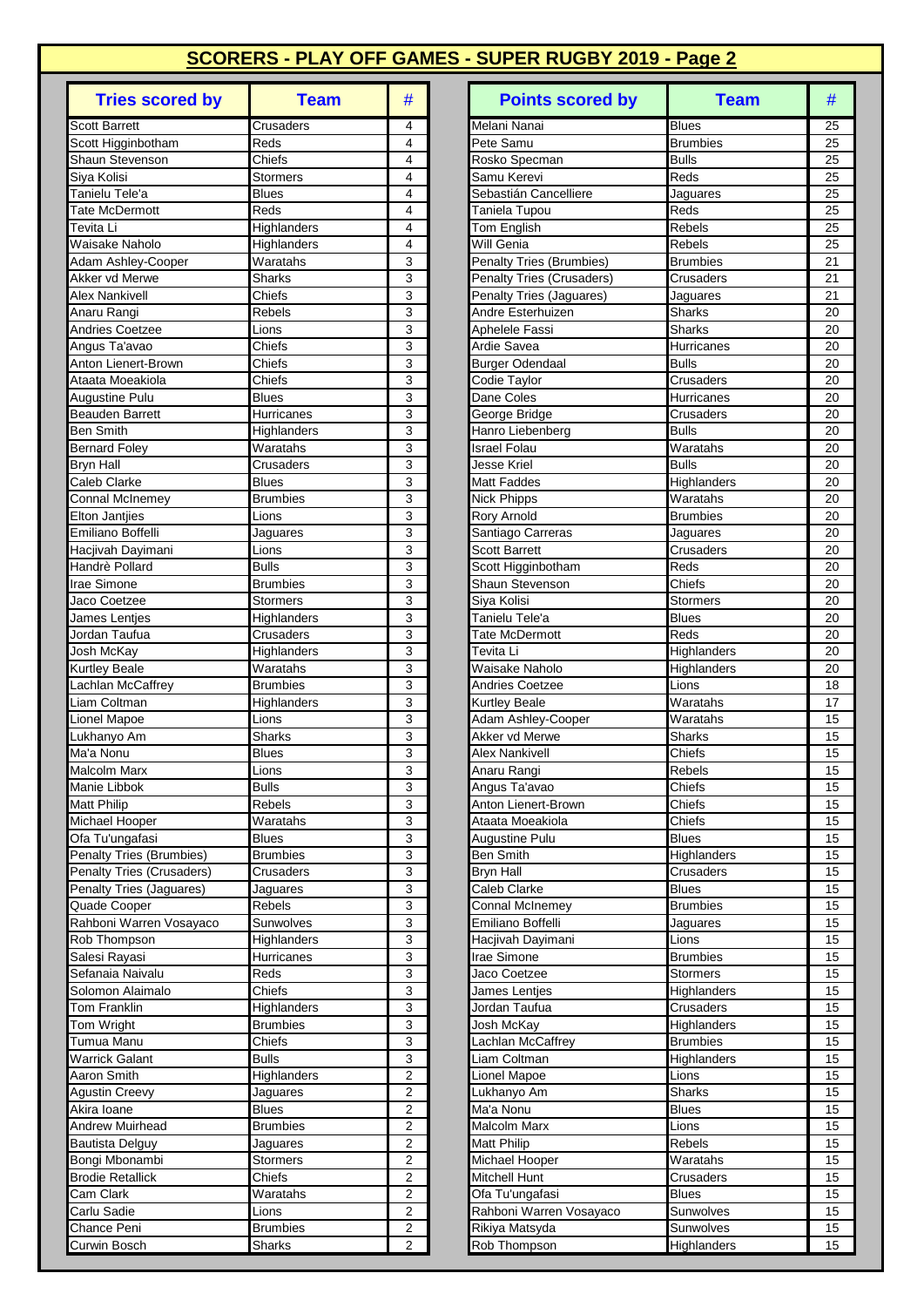| <b>Tries scored by</b>                     | <b>Team</b>               | #                                |
|--------------------------------------------|---------------------------|----------------------------------|
| <b>Cyle Brink</b>                          | Lions                     | 2                                |
| Dalton Papalii                             | <b>Blues</b>              | $\overline{2}$                   |
| Damian de Allende                          | Stormers                  | 2                                |
| Damian McKenzie                            | Chiefs                    | $\overline{2}$                   |
| Dane Haylett-Petty                         | Rebels                    | 2                                |
| Domingo Miotti<br>Duane Vermeulen          | Sunwolves<br><b>Bulls</b> | $\overline{2}$<br>$\overline{2}$ |
| Harry Hoopert                              | Reds                      | 2                                |
| <b>Hyron Andrews</b>                       | <b>Sharks</b>             | $\overline{2}$                   |
| Jack Debreczeni                            | Chiefs                    | 2                                |
| <b>Jade Stighling</b>                      | <b>Bulls</b>              | $\overline{2}$                   |
| Jake Gordon                                | Waratahs                  | 2                                |
| Jamie Booth                                | Sunwolves                 | 2                                |
| Jeremy Ward                                | <b>Sharks</b>             | 2                                |
| Jesse Parete                               | Chiefs                    | 2<br>$\overline{2}$              |
| Joaquín Tuculet<br>Jock Campbell           | Jaguares<br>Reds          | $\overline{c}$                   |
| Joe Powell                                 | <b>Brumbies</b>           | $\overline{2}$                   |
| Kane Le'aupepe                             | Hurricanes                | 2                                |
| Liam Wright                                | Reds                      | 2                                |
| Lizo Gqoboka                               | <b>Bulls</b>              | 2                                |
| Luke Jacobson                              | Chiefs                    | $\overline{2}$                   |
| Manasa Mataele                             | Crusaders                 | $\overline{2}$                   |
| Marco van Staden                           | <b>Bulls</b>              | 2                                |
| Marcos Kremer                              | Jaguares                  | 2                                |
| Michael Ala'alatoa<br><b>Michael Wells</b> | Crusaders<br>Waratahs     | $\overline{c}$<br>$\overline{2}$ |
| Mitch Karpik                               | Chiefs                    | 2                                |
| Mitchell Drummond                          | Crusaders                 | 2                                |
| Penalty Tries (Highlanders)                | Highlanders               | $\overline{2}$                   |
| Penalty Tries (Waratahs)                   | Waratahs                  | 2                                |
| Peter Umaga-Jensen                         | Hurricanes                | $\overline{2}$                   |
| Robert du Preez                            | Sharks                    | $\overline{c}$                   |
| Ruhan Nel                                  | Stormers                  | $\overline{2}$                   |
| Samisoni Taukei'aho                        | Chiefs                    | 2                                |
| Seabelo Senatla<br>Sean Wainui             | Stormers<br>Chiefs        | $\overline{2}$<br>2              |
| Siate Tokolahi                             | Highlanders               | 2                                |
| Sylvian Mahuza                             | Lions                     | $\overline{\mathbf{c}}$          |
| Te Toiroa Tahuriorangi                     | Chiefs                    | 2                                |
| Tei Walden                                 | Highlanders               | 2                                |
| <b>TJ Faiane</b>                           | <b>Blues</b>              | 2                                |
| Tom Robinson                               | <b>Blues</b>              | $\overline{c}$                   |
| Tomás Cubelli                              | Jaguares                  | 2                                |
| <b>Tyler Ardon</b><br>Uwe Helu             | Chiefs                    | $\overline{c}$<br>$\overline{2}$ |
| Veae Fifita                                | Sunwolves<br>Hurricanes   | 2                                |
| Whetukamokamo Douglas                      | Crusaders                 | 2                                |
| Allan Ala'alatoa                           | <b>Brumbies</b>           | 1                                |
| <b>Andrew Makalio</b>                      | Crusaders                 | 1                                |
| Angus Blyth                                | Reds                      | 1                                |
| Angus Cottrell                             | Rebels                    | 1                                |
| Ash Dixon                                  | Highlanders               | 1                                |
| Ben May                                    | Hurricanes                | 1                                |
| <b>Blake Gibson</b>                        | <b>Blues</b>              | 1                                |
| Campbell Magnay<br>Chase Tiatia            | Rebels<br>Hurricanes      | 1<br>1                           |
| Christian Leali'ifano                      | <b>Brumbies</b>           | 1                                |
| Cobus Wiese                                | Stormers                  | 1                                |
| Craig Berry                                | Stormers                  | 1                                |
| Damian Willemse                            | Stormers                  | $\overline{1}$                   |
| Dan du Plessis                             | Stormers                  | 1                                |
| Dan Pryor                                  | Sunwolves                 | 1                                |
| <b>Dillon Hunt</b>                         | Highlanders               | 1                                |
| Dillyn Leyds                               | Stormers                  | 1                                |
| Divan Rossouw<br>Duncan Paia'aua           | <b>Bulls</b><br>Reds      | 1<br>1                           |
|                                            |                           |                                  |

| <b>Tries scored by</b>                    | <b>Team</b>                             | #                                | <b>Points scored by</b>                  | <b>Team</b>              | #        |
|-------------------------------------------|-----------------------------------------|----------------------------------|------------------------------------------|--------------------------|----------|
| <b>Cyle Brink</b>                         | Lions                                   | 2                                | Salesi Rayasi                            | Hurricanes               | 15       |
| Dalton Papalii                            | <b>Blues</b>                            | $\overline{2}$                   | Sefanaia Naivalu                         | Reds                     | 15       |
| Damian de Allende                         | Stormers                                | 2                                | Solomon Alaimalo                         | Chiefs                   | 15       |
| Damian McKenzie                           | Chiefs                                  | 2                                | Tom Franklin                             | Highlanders              | 15       |
| Dane Haylett-Petty                        | Rebels                                  | $\overline{2}$                   | Tom Wright                               | <b>Brumbies</b>          | 15       |
| Domingo Miotti<br>Duane Vermeulen         | Sunwolves<br><b>Bulls</b>               | 2<br>2                           | Tumua Manu<br>Warrick Galant             | Chiefs<br><b>Bulls</b>   | 15<br>15 |
| Harry Hoopert                             | Reds                                    | $\overline{2}$                   | Fletcher Smith                           | Hurricanes               | 14       |
| Hyron Andrews                             | <b>Sharks</b>                           | $\overline{2}$                   | Mack Mason                               | Waratahs                 | 14       |
| Jack Debreczeni                           | Chiefs                                  | $\overline{2}$                   | Penalty Tries (Highlanders)              | Highlanders              | 14       |
| Jade Stighling                            | <b>Bulls</b>                            | $\overline{2}$                   | Penalty Tries (Waratahs)                 | Waratahs                 | 14       |
| Jake Gordon                               | Waratahs                                | $\overline{2}$                   | Damian Willemse                          | Stormers                 | 13       |
| Jamie Booth                               | Sunwolves                               | 2                                | Hamish Stewart                           | Reds                     | 11       |
| Jeremy Ward                               | Sharks                                  | 2                                | Jackson Garden-Bachop                    | Hurricanes               | 11       |
| Jesse Parete                              | Chiefs                                  | 2                                | Aaron Smith                              | Highlanders              | 10       |
| Joaquín Tuculet                           | Jaguares<br>Reds                        | $\overline{c}$<br>$\overline{2}$ | <b>Agustin Creevy</b>                    | Jaguares<br><b>Blues</b> | 10<br>10 |
| <b>Jock Campbell</b><br><b>Joe Powell</b> | <b>Brumbies</b>                         | 2                                | Akira Ioane<br>Andrew Muirhead           | <b>Brumbies</b>          | 10       |
| Kane Le'aupepe                            | Hurricanes                              | $\overline{2}$                   | <b>Bautista Delguy</b>                   | Jaguares                 | 10       |
| Liam Wright                               | Reds                                    | $\overline{2}$                   | Bongi Mbonambi                           | <b>Stormers</b>          | 10       |
| Lizo Gqoboka                              | <b>Bulls</b>                            | $\overline{2}$                   | <b>Brodie Retallick</b>                  | Chiefs                   | 10       |
| Luke Jacobson                             | Chiefs                                  | $\overline{2}$                   | Cam Clark                                | Waratahs                 | 10       |
| Manasa Mataele                            | Crusaders                               | $\overline{2}$                   | Carlu Sadie                              | Lions                    | 10       |
| Marco van Staden                          | <b>Bulls</b>                            | 2                                | Chance Peni                              | Brumbies                 | 10       |
| Marcos Kremer                             | Jaguares                                | 2                                | Cyle Brink                               | Lions                    | 10       |
| Michael Ala'alatoa                        | Crusaders                               | $\overline{2}$                   | Dalton Papalii                           | <b>Blues</b>             | 10       |
| <b>Michael Wells</b><br>Mitch Karpik      | $\overline{\text{W}}$ aratahs<br>Chiefs | $\overline{2}$<br>$\overline{2}$ | Damian de Allende<br>Dane Haylett-Petty  | Stormers<br>Rebels       | 10<br>10 |
| Mitchell Drummond                         | Crusaders                               | $\overline{2}$                   | Duane Vermeulen                          | <b>Bulls</b>             | 10       |
| Penalty Tries (Highlanders)               | Highlanders                             | 2                                | Harry Hoopert                            | Reds                     | 10       |
| Penalty Tries (Waratahs)                  | $\overline{\text{W}}$ aratahs           | 2                                | Hyron Andrews                            | <b>Sharks</b>            | 10       |
| Peter Umaga-Jensen                        | Hurricanes                              | $\overline{2}$                   | Jade Stighling                           | <b>Bulls</b>             | 10       |
| Robert du Preez                           | <b>Sharks</b>                           | $\overline{2}$                   | Jake Gordon                              | Waratahs                 | 10       |
| <b>Ruhan Nel</b>                          | <b>Stormers</b>                         | $\overline{2}$                   | Jamie Booth                              | Sunwolves                | 10       |
| Samisoni Taukei'aho                       | Chiefs                                  | 2                                | Jeremy Ward                              | <b>Sharks</b>            | 10       |
| Seabelo Senatla                           | Stormers                                | 2                                | Jesse Parete                             | Chiefs                   | 10       |
| Sean Wainui<br>Siate Tokolahi             | Chiefs<br>Highlanders                   | 2<br>2                           | Joaquín Tuculet<br><b>Jock Campbell</b>  | Jaguares<br>Reds         | 10<br>10 |
| Sylvian Mahuza                            | Lions                                   | $\overline{2}$                   | Joe Powell                               | <b>Brumbies</b>          | 10       |
| Te Toiroa Tahuriorangi                    | Chiefs                                  | $\overline{\mathbf{c}}$          | Kane Le'aupepe                           | Hurricanes               | $10$     |
| Tei Walden                                | <b>Highlanders</b>                      | 2                                | Liam Wright                              | Reds                     | 10       |
| <b>TJ Faiane</b>                          | <b>Blues</b>                            | 2                                | Lizo Gqoboka                             | <b>Bulls</b>             | 10       |
| Tom Robinson                              | <b>Blues</b>                            | 2                                | Luke Jacobson                            | Chiefs                   | 10       |
| Tomás Cubelli                             | Jaguares                                | $\overline{c}$                   | Manasa Mataele                           | Crusaders                | 10       |
| <b>Tyler Ardon</b>                        | Chiefs                                  | $\boldsymbol{2}$                 | Marco van Staden                         | <b>Bulls</b>             | 10       |
| Uwe Helu                                  | Sunwolves                               | 2                                | Marcos Kremer                            | Jaguares                 | 10       |
| Veae Fifita<br>Whetukamokamo Douglas      | Hurricanes<br>Crusaders                 | 2<br>$\boldsymbol{2}$            | Michael Ala'alatoa<br>Michael Wells      | Crusaders<br>Waratahs    | 10<br>10 |
| Allan Ala'alatoa                          | Brumbies                                | 1                                | Mitch Karpik                             | Chiefs                   | 10       |
| Andrew Makalio                            | Crusaders                               | $\mathbf{1}$                     | Mitchell Drummond                        | Crusaders                | 10       |
| Angus Blyth                               | Reds                                    | 1                                | Peter Umaga-Jensen                       | Hurricanes               | 10       |
| Angus Cottrell                            | Rebels                                  | 1                                | Ruhan Nel                                | <b>Stormers</b>          | 10       |
| Ash Dixon                                 | Highlanders                             | 1                                | Samisoni Taukei'aho                      | Chiefs                   | 10       |
| Ben May                                   | Hurricanes                              | 1                                | Seabelo Senatla                          | <b>Stormers</b>          | 10       |
| <b>Blake Gibson</b>                       | <b>Blues</b>                            | $\mathbf{1}$                     | Sean Wainui                              | Chiefs                   | 10       |
| Campbell Magnay                           | Rebels                                  | 1                                | Siate Tokolahi                           | Highlanders              | 10       |
| Chase Tiatia<br>Christian Leali'ifano     | Hurricanes<br>Brumbies                  | $\mathbf{1}$<br>1                | Sylvian Mahuza<br>Te Toiroa Tahuriorangi | Lions<br>Chiefs          | 10<br>10 |
| <b>Cobus Wiese</b>                        | Stormers                                | 1                                | Tei Walden                               | Highlanders              | 10       |
| Craig Berry                               | Stormers                                | 1                                | <b>TJ Faiane</b>                         | <b>Blues</b>             | 10       |
| Damian Willemse                           | Stormers                                | 1                                | Tom Robinson                             | <b>Blues</b>             | 10       |
| Dan du Plessis                            | Stormers                                | 1                                | Tomás Cubelli                            | Jaguares                 | 10       |
| Dan Pryor                                 | Sunwolves                               | 1                                | <b>Tyler Ardon</b>                       | Chiefs                   | 10       |
| Dillon Hunt                               | Highlanders                             | 1                                | Uwe Helu                                 | Sunwolves                | 10       |
| Dillyn Leyds                              | <b>Stormers</b>                         | 1                                | Veae Fifita                              | Hurricanes               | 10       |
| Divan Rossouw                             | <b>Bulls</b>                            | 1                                | Whetukamokamo Douglas                    | Crusaders                | 10       |
| Duncan Paia'aua                           | Reds                                    | $\mathbf{1}$                     | <b>Brett Cameron</b>                     | Crusaders                | 9        |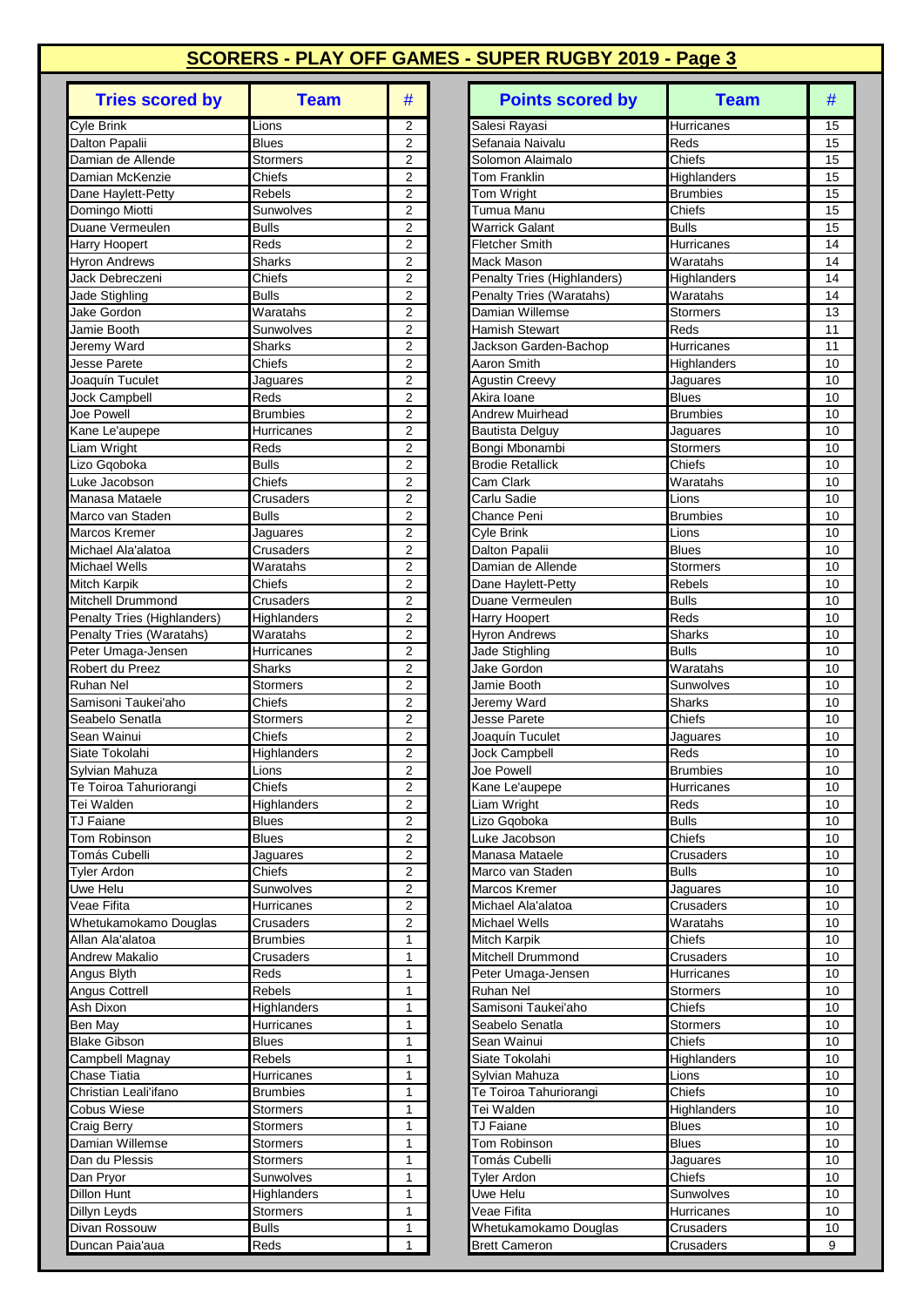| <b>Tries scored by</b>                         | <b>Team</b>               | #              |
|------------------------------------------------|---------------------------|----------------|
| Du'Plessis Kirifi                              | Hurricanes                | 1              |
| <b>Dylan Smith</b>                             | Lions                     | 1              |
| Etene Nanai-Seturo                             | Chiefs                    | 1              |
| Feao Fotuaika                                  | Reds                      | 1              |
| Felipe Ezcurra                                 | Jaguares                  | 1              |
| <b>Fletcher Smith</b>                          | Hurricanes                | 1              |
| Gasper Baldunciel                              | Jaguares                  | 1<br>1         |
| Gerhard Cowley-Tuioti<br><b>Grant Hattingh</b> | <b>Blues</b><br>Sunwolves | 1              |
| Harry Plummer                                  | <b>Blues</b>              | 1              |
| Hosea Saumaki                                  | Sunwolves                 | 1              |
| <b>Isaac Lucas</b>                             | Reds                      | 1              |
| Isaia Walker-Leawere                           | Hurricanes                | 1              |
| Isi Naisarani                                  | Reds                      | 1              |
| Ivan van Zyl                                   | <b>Bulls</b>              | 1              |
| Izack Rodda                                    | Reds                      | 1              |
| Jack Dempsey                                   | Waratahs                  | 1              |
| Jack Goodhue                                   | Crusaders                 | 1              |
| Jackson Hemopo                                 | Highlanders               | 1              |
| Jaco Visagie<br>Jacques Vermeulen              | <b>Bulls</b><br>Sharks    | 1<br>1         |
| Jahrome Brown                                  | <b>Brumbies</b>           | 1              |
| James Blackwell                                | Hurricanes                | 1              |
| James Slipper                                  | <b>Brumbies</b>           | 1              |
| Jason Emery                                    | Sunwolves                 | 1              |
| Jason Jenkins                                  | <b>Bulls</b>              | 1              |
| Javier Ortega Desio                            | Jaguares                  | 1              |
| Jean-Luc du Plessis                            | Stormers                  | 1              |
| Jean-Luc du Preez                              | Sharks                    | 1              |
| Jed Holloway                                   | Waratahs                  | 1              |
| Jerónimo de la Fuente                          | Jaguares                  | 1              |
| Johan du Toit                                  | Stormers                  | 1<br>1         |
| Johnny Kotze<br>Jordan Uelese                  | <b>Bulls</b><br>Rebels    | 1              |
| Josh Mann-Rae                                  | <b>Brumbies</b>           | 1              |
| <b>Josh Stander</b>                            | Stormers                  | 1              |
| Juamo Augustus                                 | <b>Stormers</b>           | 1              |
| Juan Cruz Mallía                               | Jaguares                  | 1              |
| Juan Schoeman                                  | Sharks                    | $\overline{1}$ |
| <b>Justin Phillips</b>                         | Stormers                  | 1              |
| Kayne Hammington                               | Highlanders               | 1              |
| Keisuke Uchida                                 | Sunwolves                 | 1              |
| Kerron van Vuuren                              | <b>Sharks</b>             | 1              |
| Kobus van Dyk                                  | Stormers                  | 1              |
| Luke Whitelock<br>Mack Mason                   | Highlanders<br>Waratahs   | 1<br>1         |
| Marty McKenzie                                 | Chiefs                    | 1              |
| <b>Matt Lucas</b>                              | <b>Brumbies</b>           | 1              |
| <b>Matt Proctor</b>                            | Hurricanes                | 1              |
| Matt Todd                                      | Crusaders                 | 1              |
| Michael Ruru                                   | Rebels                    | 1              |
| Mitchell Brown                                 | Chiefs                    | 1              |
| Mitchell Dunshea                               | Crusaders                 | 1              |
| Mitchell Hunt                                  | Crusaders                 | 1              |
| Moses Sorovi                                   | Reds                      | 1              |
| Murray Douglas                                 | <b>Brumbies</b>           | 1              |
| Ned Hanigan                                    | Waratahs                  | 1<br>1         |
| Nepu Laulala<br>Nic Groom                      | Chiefs<br>Lions           | 1              |
| Otere Black                                    | <b>Blues</b>              | 1              |
| Pari Pari Parkinson                            | Highlanders               | 1              |
| Patrick Tuipulotu                              | <b>Blues</b>              | 1              |
| Penalty Tries (Bulls)                          | <b>Bulls</b>              | 1              |
| Penalty Tries (Stormers)                       | Stormers                  | 1              |
| Penalty Tries (Sunwolves)                      | Sunwolves                 | 1              |
| Pita Gus Sowakula                              | Chiefs                    | 1              |
| Rhyno Herbst                                   | Lions                     | 1              |

| <b>Tries scored by</b>                     | <b>Team</b>                             | #                            | <b>Points scored by</b>                          | <b>Team</b>                  | #                                |
|--------------------------------------------|-----------------------------------------|------------------------------|--------------------------------------------------|------------------------------|----------------------------------|
| Du'Plessis Kirifi                          | Hurricanes                              | $\mathbf{1}$                 | Juan Cruz Mallía                                 | Jaguares                     | 9                                |
| Dylan Smith                                | Lions                                   | $\mathbf{1}$                 | Penalty Tries (Bulls)                            | <b>Bulls</b>                 | $\overline{7}$                   |
| Etene Nanai-Seturo                         | $\overline{\overline{\mathrm{Ch}}}$ efs | 1                            | <b>Penalty Tries (Stormers)</b>                  | Stormers                     | $\overline{7}$                   |
| Feao Fotuaika                              | Reds                                    | 1                            | <b>Penalty Tries (Sunwolves)</b>                 | Sunwolves                    | $\overline{7}$                   |
| Felipe Ezcurra                             | Jaguares                                | 1                            | Rhyno Smith                                      | Sharks                       | $\overline{7}$                   |
| <b>Fletcher Smith</b><br>Gasper Baldunciel | Hurricanes<br>Jaguares                  | $\mathbf{1}$<br>$\mathbf{1}$ | <b>Ryan Crotty</b><br>Santiago González Iglesias | Crusaders<br>Jaguares        | $\overline{7}$<br>$\overline{7}$ |
| Gerhard Cowley-Tuioti                      | <b>Blues</b>                            | 1                            | <b>Bryn Gatland</b>                              | Highlanders                  | 6                                |
| <b>Grant Hattingh</b>                      | Sunwolves                               | $\mathbf{1}$                 | Allan Ala'alatoa                                 | <b>Brumbies</b>              | 5                                |
| Harry Plummer                              | <b>Blues</b>                            | $\mathbf{1}$                 | Andrew Makalio                                   | Crusaders                    | 5                                |
| Hosea Saumaki                              | Sunwolves                               | 1                            | Angus Blyth                                      | Reds                         | 5                                |
| <b>Isaac Lucas</b>                         | Reds                                    | 1                            | Angus Cottrell                                   | Rebels                       | 5                                |
| Isaia Walker-Leawere                       | Hurricanes                              | $\mathbf{1}$                 | Ash Dixon                                        | Highlanders                  | 5                                |
| Isi Naisarani                              | Reds                                    | $\mathbf{1}$                 | <b>Ben May</b>                                   | Hurricanes                   | 5                                |
| Ivan van Zyl                               | <b>Bulls</b>                            | $\mathbf{1}$                 | <b>Blake Gibson</b>                              | <b>Blues</b>                 | 5                                |
| Izack Rodda<br>Jack Dempsey                | Reds<br>Waratahs                        | 1<br>$\mathbf{1}$            | Campbell Magnay<br>Chase Tiatia                  | Rebels<br>Hurricanes         | 5<br>5                           |
| Jack Goodhue                               | Crusaders                               | $\mathbf{1}$                 | <b>Cobus Wiese</b>                               | Stormers                     | 5                                |
| Jackson Hemopo                             | Highlanders                             | $\mathbf{1}$                 | <b>Craig Berry</b>                               | Stormers                     | 5                                |
| Jaco Visagie                               | <b>Bulls</b>                            | $\mathbf{1}$                 | Dan du Plessis                                   | Stormers                     | 5                                |
| Jacques Vermeulen                          | Sharks                                  | 1                            | Dan Pryor                                        | Sunwolves                    | 5                                |
| Jahrome Brown                              | <b>Brumbies</b>                         | 1                            | Dillon Hunt                                      | Highlanders                  | 5                                |
| James Blackwell                            | Hurricanes                              | $\mathbf{1}$                 | Dillyn Leyds                                     | Stormers                     | 5                                |
| James Slipper                              | <b>Brumbies</b>                         | $\mathbf{1}$                 | Divan Rossouw                                    | <b>Bulls</b>                 | 5                                |
| Jason Emery                                | Sunwolves                               | $\mathbf{1}$                 | Duncan Paia'aua                                  | Reds                         | 5                                |
| Jason Jenkins                              | <b>Bulls</b>                            | 1                            | Du'Plessis Kirifi                                | Hurricanes                   | 5                                |
| Javier Ortega Desio<br>Jean-Luc du Plessis | Jaguares<br>Stormers                    | 1<br>$\mathbf{1}$            | Dylan Smith<br>Etene Nanai-Seturo                | Lions<br>Chiefs              | 5<br>5                           |
| Jean-Luc du Preez                          | Sharks                                  | 1                            | Feao Fotuaika                                    | Reds                         | 5                                |
| Jed Holloway                               | Waratahs                                | $\mathbf{1}$                 | <b>Felipe Ezcurra</b>                            | Jaguares                     | 5                                |
| Jerónimo de la Fuente                      | Jaguares                                | $\mathbf{1}$                 | Gasper Baldunciel                                | Jaguares                     | 5                                |
| Johan du Toit                              | Stormers                                | $\mathbf{1}$                 | Gerhard Cowley-Tuioti                            | <b>Blues</b>                 | 5                                |
| Johnny Kotze                               | <b>Bulls</b>                            | 1                            | <b>Grant Hattingh</b>                            | Sunwolves                    | 5                                |
| Jordan Uelese                              | <b>Rebels</b>                           | $\mathbf{1}$                 | Hosea Saumaki                                    | Sunwolves                    | 5                                |
| Josh Mann-Rae                              | <b>Brumbies</b>                         | $\mathbf{1}$                 | Isaac Lucas                                      | Reds                         | 5                                |
| <b>Josh Stander</b>                        | Stormers                                | 1                            | Isaia Walker-Leawere                             | Hurricanes                   | 5                                |
| Juamo Augustus<br>Juan Cruz Mallía         | Stormers<br>Jaguares                    | 1<br>1                       | Isi Naisarani<br>Ivan van Zyl                    | Reds<br><b>Bulls</b>         | 5<br>5                           |
| Juan Schoeman                              | Sharks                                  | $\mathbf{1}$                 | Izack Rodda                                      | Reds                         | 5                                |
| <b>Justin Phillips</b>                     | Stormers                                | $\mathbf{1}$                 | Jack Dempsey                                     | Waratahs                     | 5                                |
| Kayne Hammington                           | Highlanders                             | 1                            | Jack Goodhue                                     | Crusaders                    | 5                                |
| Keisuke Uchida                             | Sunwolves                               | 1                            | Jackson Hemopo                                   | Highlanders                  | 5                                |
| Kerron van Vuuren                          | Sharks                                  | $\mathbf{1}$                 | Jaco Visagie                                     | Bulls                        | 5                                |
| Kobus van Dyk                              | Stormers                                | 1                            | Jacques Vermeulen                                | <b>Sharks</b>                | 5                                |
| Luke Whitelock                             | Highlanders                             | 1                            | Jahrome Brown                                    | <b>Brumbies</b>              | 5                                |
| Mack Mason                                 | Waratahs<br>Chiefs                      | 1                            | James Blackwell                                  | Hurricanes                   | 5                                |
| Marty McKenzie<br>Matt Lucas               | Brumbies                                | 1<br>1                       | James Slipper<br>Jason Emery                     | <b>Brumbies</b><br>Sunwolves | 5<br>5                           |
| Matt Proctor                               | Hurricanes                              | 1                            | Jason Jenkins                                    | <b>Bulls</b>                 | 5                                |
| Matt Todd                                  | Crusaders                               | 1                            | Javier Ortega Desio                              | Jaguares                     | 5                                |
| Michael Ruru                               | Rebels                                  | 1                            | Jean-Luc du Preez                                | <b>Sharks</b>                | 5                                |
| Mitchell Brown                             | Chiefs                                  | 1                            | Jed Holloway                                     | Waratahs                     | 5                                |
| Mitchell Dunshea                           | Crusaders                               | 1                            | Jerónimo de la Fuente                            | Jaguares                     | 5                                |
| Mitchell Hunt                              | Crusaders                               | 1                            | Johan du Toit                                    | Stormers                     | 5                                |
| Moses Sorovi                               | Reds                                    | 1                            | Johnny Kotze                                     | <b>Bulls</b>                 | 5                                |
| Murray Douglas                             | <b>Brumbies</b>                         | $\mathbf{1}$                 | Jordan Uelese                                    | Rebels                       | 5                                |
| Ned Hanigan<br>Nepu Laulala                | Waratahs<br>Chiefs                      | 1<br>1                       | Josh Mann-Rae<br>Juamo Augustus                  | Brumbies<br>Stormers         | 5<br>5                           |
| Nic Groom                                  | Lions                                   | $\mathbf{1}$                 | Juan Schoeman                                    | Sharks                       | 5                                |
| Otere Black                                | <b>Blues</b>                            | 1                            | <b>Justin Phillips</b>                           | Stormers                     | 5                                |
| Pari Pari Parkinson                        | Highlanders                             | 1                            | Kayne Hammington                                 | Highlanders                  | 5                                |
| Patrick Tuipulotu                          | <b>Blues</b>                            | 1                            | Keisuke Uchida                                   | Sunwolves                    | 5                                |
| Penalty Tries (Bulls)                      | <b>Bulls</b>                            | 1                            | Kerron van Vuuren                                | Sharks                       | 5                                |
| <b>Penalty Tries (Stormers)</b>            | <b>Stormers</b>                         | 1                            | Kobus van Dyk                                    | <b>Stormers</b>              | 5                                |
| <b>Penalty Tries (Sunwolves)</b>           | Sunwolves                               | 1                            | Luke Whitelock                                   | Highlanders                  | 5                                |
| Pita Gus Sowakula                          | Chiefs                                  | 1                            | Matt Lucas                                       | <b>Brumbies</b>              | 5                                |
| Rhyno Herbst                               | Lions                                   | 1                            | Matt Proctor                                     | Hurricanes                   | 5                                |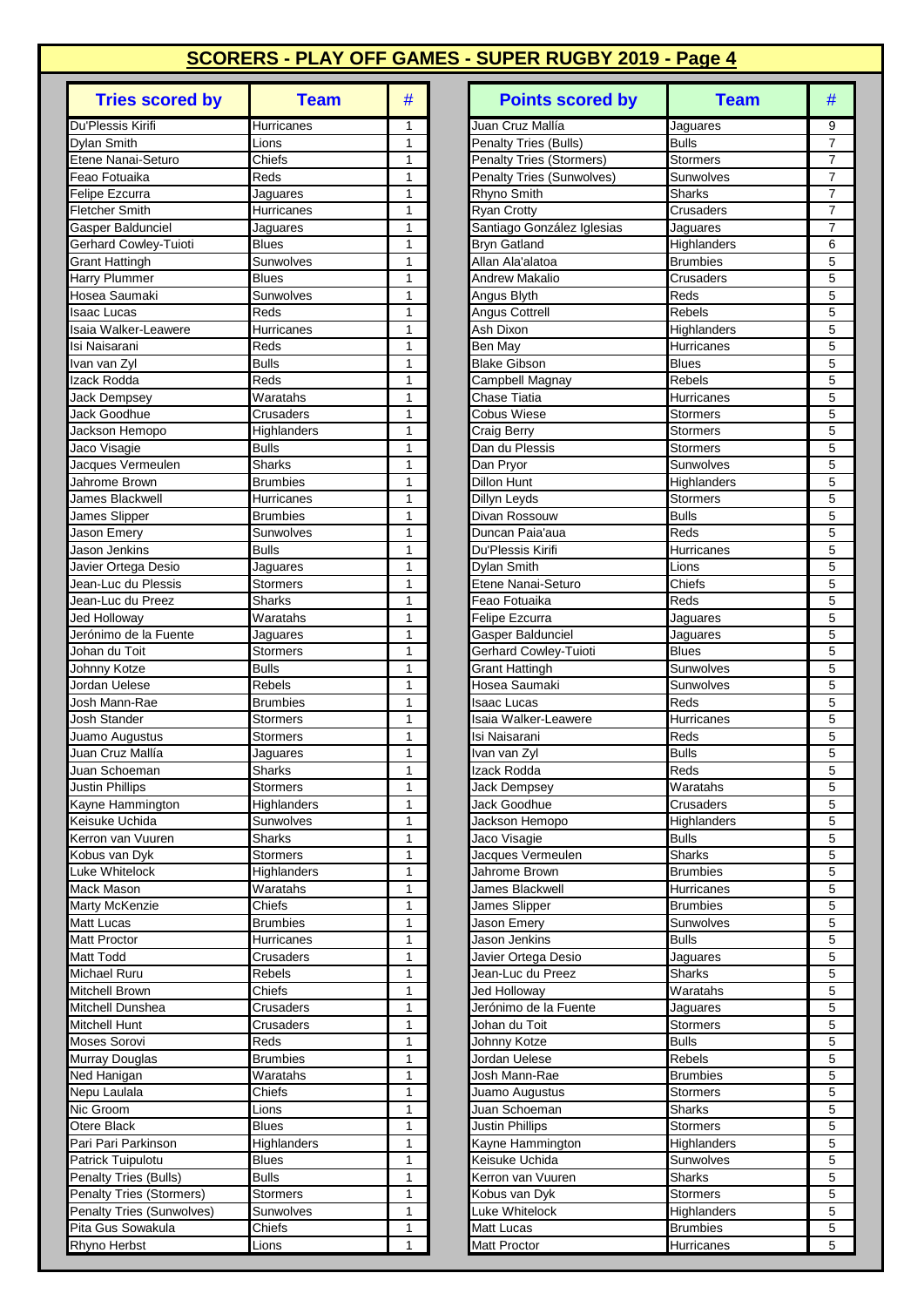| <b>Tries scored by</b>                      | <b>Team</b>     | #            | <b>Points scored by</b>                      | <b>Team</b>                    | #                        |
|---------------------------------------------|-----------------|--------------|----------------------------------------------|--------------------------------|--------------------------|
| Rhyno Smith                                 | Sharks          | 1            | <b>Matt Todd</b>                             | Crusaders                      | 5                        |
| Rikiya Matsyda                              | Sunwolves       | 1            | <b>Michael Ruru</b>                          | Rebels                         | 5                        |
| Rob Leota                                   | Rebels          | 1            | <b>Mitchell Brown</b>                        | Chiefs                         | 5                        |
| <b>Rob Simmons</b>                          | Waratahs        | 1            | Mitchell Dunshea                             | Crusaders                      | 5                        |
| Rob Valetini                                | <b>Brumbies</b> | 1            | <b>Moses Sorovi</b>                          | Reds                           | 5                        |
| Rodrigo Bruni                               | Jaguares        | 1            | Murray Douglas                               | <b>Brumbies</b>                | 5                        |
| Ruan Botha                                  | <b>Sharks</b>   | 1            | Ned Hanigan                                  | Waratahs                       | 5                        |
| <b>Ruan Combrinck</b>                       | Lions           | 1            | Nepu Laulala                                 | Chiefs                         | 5                        |
| <b>Ryan Crotty</b>                          | Crusaders       | 1            | Nic Groom                                    | Lions                          | 5                        |
| Sam Cane                                    | Chiefs          | 1            | Pari Pari Parkinson                          | Highlanders                    | 5                        |
| Sam Carter                                  | <b>Brumbies</b> | $\mathbf{1}$ | Patrick Tuipulotu                            | <b>Blues</b>                   | 5                        |
| Sam Nock                                    | <b>Blues</b>    | 1            | Pita Gus Sowakula                            | Chiefs                         | 5                        |
| Santiago Medrano                            | Jaguares        | 1            | Rhyno Herbst                                 | Lions                          | 5                        |
| S'bu Nkosi                                  | Sharks          | 1            | Rob Leota                                    | <b>Rebels</b>                  | 5                        |
| <b>Scott Scrafton</b>                       | <b>Blues</b>    | 1            | Rob Simmons                                  | Waratahs                       | 5                        |
| Sergeal Pietersen                           | <b>Stormers</b> | 1            | Rob Valetini                                 | <b>Brumbies</b>                | 5                        |
| <b>Shane Gates</b>                          | Sunwolves       | 1            | Rodrigo Bruni                                | Jaguares                       | 5                        |
| <b>Shaun Reynolds</b>                       | Lions           | $\mathbf{1}$ | Ruan Botha                                   | Sharks                         | 5                        |
| Shuhei Matsuhashi                           | Sunwolves       | 1            | <b>Ruan Combrinck</b>                        | Lions                          | 5                        |
| Simphiwe Matanzima                          | <b>Bulls</b>    | 1            | Sam Cane                                     | Chiefs                         | 5                        |
| <b>Stephan Lewies</b>                       | Lions           | 1            | Sam Carter                                   | <b>Brumbies</b>                | 5                        |
| Taleni Seu                                  | Chiefs          | 1            | Sam Nock                                     | <b>Blues</b>                   | 5                        |
| Tetera Faulkner                             | Rebels          | 1            | Santiago Medrano                             | Jaguares                       | 5                        |
| Thomas du Toit                              | Sharks          | 1            | S'bu Nkosi                                   | <b>Sharks</b>                  | 5                        |
| <b>Tom Cusack</b>                           | <b>Brumbies</b> | 1            | <b>Scott Scrafton</b>                        | <b>Blues</b>                   | 5                        |
| Tom Rowe                                    | Sunwolves       | 1            | Sergeal Pietersen                            | <b>Stormers</b>                | 5                        |
| <b>Tom Staniforth</b>                       | Waratahs        | 1            | <b>Shane Gates</b>                           | Sunwolves                      | 5                        |
| Tomás Lavanini                              | Jaguares        | 1            | Shuhei Matsuhashi                            | Sunwolves                      | 5                        |
| Toni Pulu                                   | <b>Brumbies</b> | $\mathbf{1}$ | Simphiwe Matanzima                           | <b>Bulls</b>                   | 5                        |
| Tyrel Lomax                                 | Highlanders     | 1            | <b>Stephan Lewies</b>                        | Lions                          | 5                        |
| Wandisile Simelane                          | Lions           | 1            | Taleni Seu                                   | Chiefs                         | 5                        |
| Warren Whiteley                             | Lions           | 1            | Tetera Faulkner                              | <b>Rebels</b>                  | 5                        |
| Wilco Louw                                  | <b>Stormers</b> | 1            | Thomas du Toit                               | <b>Sharks</b>                  | 5                        |
| Will Miller                                 | Waratahs        | $\mathbf{1}$ | <b>Tom Cusack</b>                            | <b>Brumbies</b>                | 5                        |
|                                             |                 |              | <b>Tom Rowe</b>                              | Sunwolves                      | 5                        |
|                                             |                 |              | om Staniforth                                | Waratahs                       | 5                        |
|                                             |                 |              | <sup>-</sup> omás Lavanini                   | Jaguares                       | 5                        |
|                                             |                 |              | Toni Pulu                                    | Brumbies                       | 5                        |
|                                             |                 |              | Tyrel Lomax                                  | Highlanders                    |                          |
|                                             |                 |              | <b>Wandisile Simelane</b>                    | Lions                          | 5                        |
|                                             |                 |              | <b>Warren Whiteley</b>                       | Lions                          | 5                        |
|                                             |                 |              | Wilco Louw                                   | <b>Stormers</b>                | 5                        |
|                                             |                 |              | <b>Will Miller</b>                           | Waratahs                       | 5                        |
|                                             |                 |              | Dan Hollinshead                              | <b>Highlanders</b>             | $\overline{\mathcal{L}}$ |
|                                             |                 |              | Wharenui Hawera                              | <b>Brumbies</b>                |                          |
|                                             |                 |              | Gianni Lombard                               |                                | 4                        |
|                                             |                 |              | Matt McGahan                                 | Lions<br>Reds                  | З                        |
|                                             |                 |              | Stephen Donald                               | Chiefs                         | 3                        |
|                                             |                 |              | <b>Elliot Dixon</b>                          |                                | З<br>2                   |
|                                             |                 |              |                                              | Highlanders<br><b>Brumbies</b> | $\overline{z}$           |
|                                             |                 |              | Ryan Lonergan                                |                                |                          |
| <b>Total tries scored - Play off rounds</b> |                 | 781          | <b>Total points scored - Play off rounds</b> |                                | $60^{\circ}$             |

| <b>Team</b>   | #            | <b>Points scored by</b><br><b>Team</b>       | #              |
|---------------|--------------|----------------------------------------------|----------------|
|               | 1            | Matt Todd<br>Crusaders                       | 5              |
| es            | 1            | Michael Ruru<br>Rebels                       | 5              |
|               | 1            | Mitchell Brown<br>Chiefs                     | 5              |
| ١S            | 1            | Mitchell Dunshea<br>Crusaders                | 5              |
| ,s            | 1            | Moses Sorovi<br>Reds                         | 5              |
| s             | 1            | <b>Brumbies</b><br>Murray Douglas            | 5              |
|               | 1            | Waratahs<br>Ned Hanigan                      | 5              |
|               | 1            | Nepu Laulala<br>Chiefs                       | 5              |
| ers           | 1            | Nic Groom<br>Lions                           | 5              |
|               | 1            | Pari Pari Parkinson<br>Highlanders           | 5              |
| ,s            | 1            | Patrick Tuipulotu<br><b>Blues</b>            | 5              |
|               | 1            | Pita Gus Sowakula<br>Chiefs                  | 5              |
| S             | 1            | Rhyno Herbst<br>Lions                        | 5              |
|               | 1            | Rob Leota<br>Rebels                          | 5              |
|               | 1            | Rob Simmons<br>Waratahs                      | 5              |
| s             | 1            | Rob Valetini<br><b>Brumbies</b>              | 5              |
| es            | 1            | Rodrigo Bruni<br>Jaguares                    | 5              |
|               | 1            | Ruan Botha<br>Sharks                         | 5              |
| es            | 1            | <b>Ruan Combrinck</b><br>Lions               | 5              |
|               | 1            | Chiefs<br>Sam Cane                           | 5              |
|               | 1            | <b>Brumbies</b><br>Sam Carter                | 5              |
|               | 1            | Sam Nock<br><b>Blues</b>                     | 5              |
|               | 1            | Santiago Medrano<br>Jaguares                 | 5              |
|               | 1            | S'bu Nkosi<br><b>Sharks</b>                  | 5              |
| ۱S            | 1            | <b>Scott Scrafton</b><br><b>Blues</b>        | 5              |
| es            | 1            | Sergeal Pietersen<br><b>Stormers</b>         | 5              |
| ١S            | 1            | <b>Shane Gates</b><br>Sunwolves              | 5              |
| S             | 1            | Shuhei Matsuhashi<br>Sunwolves               | 5              |
| ,s            | 1            | Simphiwe Matanzima<br><b>Bulls</b>           | 5              |
| ders          | 1            | <b>Stephan Lewies</b><br>Lions               | 5              |
|               | 1            | Taleni Seu<br>Chiefs                         | 5              |
|               | $\mathbf{1}$ | Tetera Faulkner<br>Rebels                    | 5              |
| s             | 1            | Thomas du Toit<br>Sharks                     | 5              |
| ١S            | 1            | Tom Cusack<br><b>Brumbies</b>                | 5              |
|               |              | Tom Rowe<br>Sunwolves                        | 5              |
|               |              | Tom Staniforth<br>Waratahs                   | 5              |
|               |              | Tomás Lavanini<br>Jaguares                   | 5              |
|               |              | Toni Pulu<br><b>Brumbies</b>                 | 5              |
|               |              | <b>Tyrel Lomax</b><br>Highlanders            | 5              |
|               |              | Wandisile Simelane<br>Lions                  | 5              |
|               |              | Warren Whiteley<br>Lions                     | 5              |
|               |              | Wilco Louw<br>Stormers                       | 5              |
|               |              | Will Miller<br>Waratahs                      | 5              |
|               |              | Dan Hollinshead<br>Highlanders               | 4              |
|               |              | Wharenui Hawera<br><b>Brumbies</b>           | 4              |
|               |              | Gianni Lombard<br>Lions                      | 3              |
|               |              | Matt McGahan<br>Reds                         | 3              |
|               |              | <b>Stephen Donald</b><br>Chiefs              | 3              |
|               |              | <b>Elliot Dixon</b><br><b>Highlanders</b>    | 2              |
|               |              | Ryan Lonergan<br><b>Brumbies</b>             | $\overline{2}$ |
| <u>rounds</u> | 781          | <b>Total points scored - Play off rounds</b> | 6013           |

### **SCORERS - QUARTER FINALS - SUPER RUGBY 2019**

| 121 | <b>CRUSADERS vs HIGHLANDERS - 21 June 2019</b><br>QF <sub>1</sub> |                    |   |  |                         | <b>CRUSADERS vs HIGHLANDERS - 21 June 2019</b> |    |
|-----|-------------------------------------------------------------------|--------------------|---|--|-------------------------|------------------------------------------------|----|
|     | <b>Tries scored by</b>                                            | Team               | # |  | <b>Points scored by</b> | <b>Team</b>                                    |    |
|     | Richie Mo'unga                                                    | <b>Crusaders</b>   | ⌒ |  | Richie Mo'unga          | <b>Crusaders</b>                               | 2: |
|     | David Havili                                                      | Crusaders          |   |  | David Havili            | <b>Crusaders</b>                               |    |
|     | Michael Ala'alatoa                                                | Crusaders          |   |  | Michael Ala'alatoa      | Crusaders                                      |    |
|     | Sio Tomkinson                                                     | <b>Highlanders</b> |   |  | Sio Tomkinson           | <b>Highlanders</b>                             |    |
|     | Tei Walden                                                        | <b>Highlanders</b> |   |  | Tei Walden              | <b>Highlanders</b>                             |    |
|     | Whetukamokamo Douglas                                             | <b>Crusaders</b>   |   |  | Whetukamokamo Douglas   | <b>Crusaders</b>                               |    |
|     |                                                                   |                    |   |  | Josh Ioane              | <b>Highlanders</b>                             |    |

| <b>CRUSADERS vs HIGHLANDERS - 21 June 2019</b> |                    |   |  | QF1                     | <b>CRUSADERS vs HIGHLANDERS - 21 June 2019</b> |    |
|------------------------------------------------|--------------------|---|--|-------------------------|------------------------------------------------|----|
| <b>Tries scored by</b>                         | Team               | # |  | <b>Points scored by</b> | <b>Team</b>                                    |    |
| Richie Mo'unga                                 | <b>Crusaders</b>   | っ |  | Richie Mo'unga          | <b>Crusaders</b>                               | 23 |
| David Havili                                   | <b>Crusaders</b>   |   |  | David Havili            | <b>Crusaders</b>                               | 5  |
| Michael Ala'alatoa                             | <b>Crusaders</b>   |   |  | Michael Ala'alatoa      | <b>Crusaders</b>                               | 5  |
| Sio Tomkinson                                  | <b>Highlanders</b> |   |  | Sio Tomkinson           | <b>Highlanders</b>                             | 5  |
| Tei Walden                                     | <b>Highlanders</b> |   |  | Tei Walden              | Highlanders                                    | 5  |
| Whetukamokamo Douglas                          | <b>Crusaders</b>   |   |  | Whetukamokamo Douglas   | <b>Crusaders</b>                               | 5  |
|                                                |                    |   |  | Josh Ioane              | <b>Highlanders</b>                             | 4  |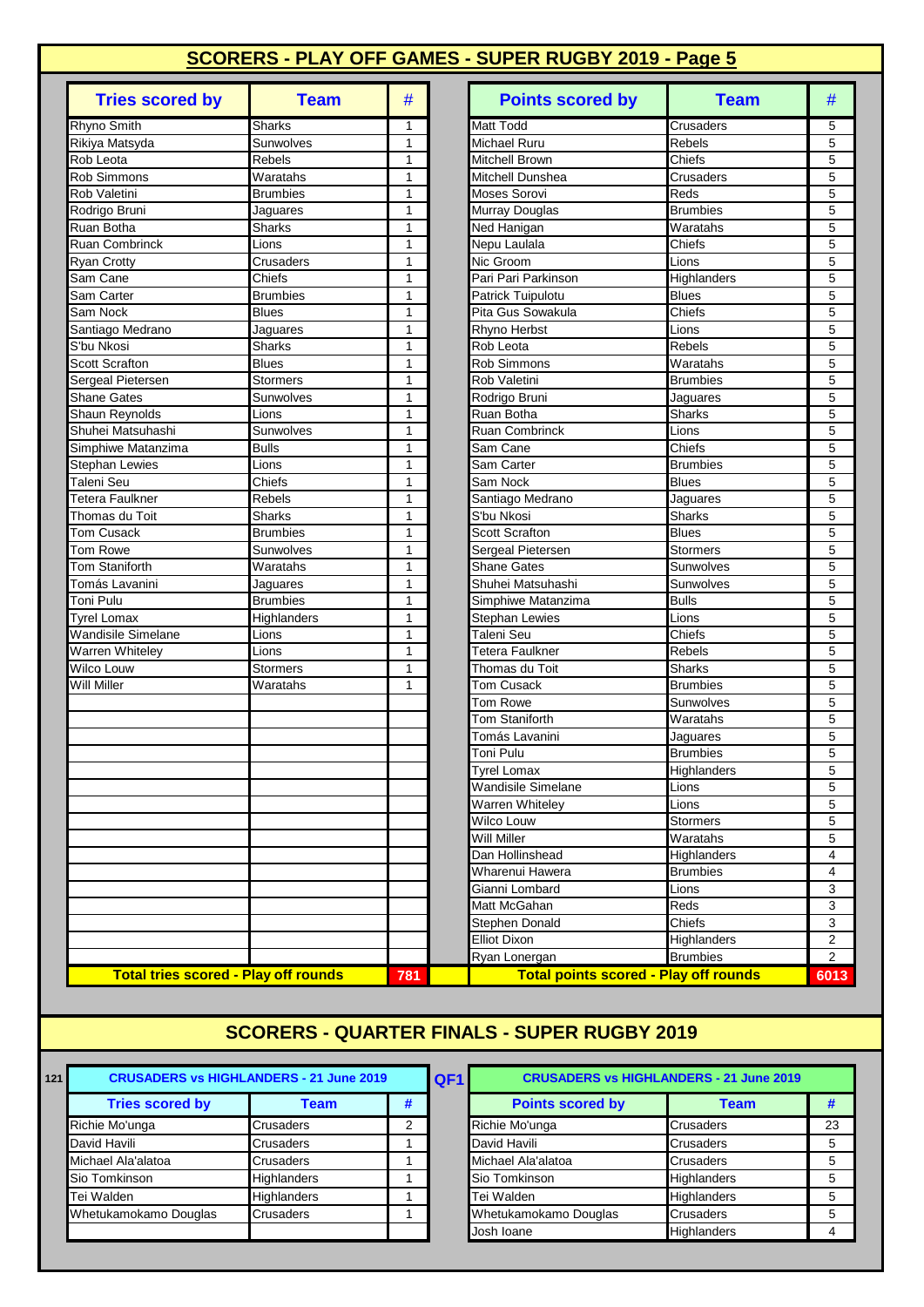# **SCORERS - QUARTER FINALS - SUPER RUGBY 2019 - Page 6**

| 122 |                                                    | <b>JAGUARES vs CHIEFS - 22 June 2019</b>  |                | QF <sub>2</sub> | JAGUARES vs CHIEFS - 22 June 2019                   |                                          |                |  |
|-----|----------------------------------------------------|-------------------------------------------|----------------|-----------------|-----------------------------------------------------|------------------------------------------|----------------|--|
|     | <b>Tries scored by</b>                             | <b>Team</b>                               | #              |                 | <b>Points scored by</b>                             | <b>Team</b>                              | #              |  |
|     | Lachlan Boshier                                    | Chiefs                                    | 1              |                 | Joaquin Diaz Bonilla                                | Jaguares                                 | 11             |  |
|     | Matias Moroni                                      | Jaguares                                  | 1              |                 | Jack Debreczeni                                     | Chiefs                                   | 8              |  |
|     | Pablo Matera                                       | Jaguares                                  | $\mathbf{1}$   |                 | Lachlan Boshier                                     | Chiefs                                   | 5              |  |
|     |                                                    |                                           |                |                 | Matias Moroni                                       | Jaguares                                 | 5              |  |
|     |                                                    |                                           |                |                 | Pablo Matera                                        | Jaguares                                 | 5              |  |
|     |                                                    |                                           |                |                 | <b>Marty McKenzie</b>                               | <b>Chiefs</b>                            | 3              |  |
| 123 |                                                    | <b>BRUMBIES vs SHARKS - 22 June 2019</b>  |                | QF3             |                                                     | <b>BRUMBIES vs SHARKS - 22 June 2019</b> |                |  |
|     | <b>Tries scored by</b>                             | <b>Team</b>                               | #              |                 | <b>Points scored by</b>                             | <b>Team</b>                              | #              |  |
|     | <b>Cornal Hendricks</b>                            | <b>Bulls</b>                              | 2              |                 | <b>Cornal Hendricks</b>                             | <b>Bulls</b>                             | 10             |  |
|     | Salesi Rayasi                                      | <b>Hurricanes</b>                         | $\overline{2}$ |                 | Salesi Rayasi                                       | <b>Hurricanes</b>                        | 10             |  |
|     | Ben Lam                                            | Hurricanes                                | 1              |                 | <b>Beauden Barrett</b>                              | <b>Hurricanes</b>                        | 9              |  |
|     | Penalty try (Bulls)                                | <b>Bulls</b>                              | 1              |                 | Penalty try (Bulls)                                 | <b>Bulls</b>                             | $\overline{7}$ |  |
|     | <b>TJ Perenara</b>                                 | Hurricanes                                | 1              |                 | Handrè Pollard                                      | <b>Bulls</b>                             | 6              |  |
|     | <b>Warrick Galant</b>                              | <b>Bulls</b>                              | 1              |                 | Jordie Barrett                                      | <b>Hurricanes</b>                        | 6              |  |
|     |                                                    |                                           |                |                 | Ben Lam                                             | Hurricanes                               | 5              |  |
|     |                                                    |                                           |                |                 | TJ Perenara                                         | <b>Hurricanes</b>                        | 5              |  |
|     |                                                    |                                           |                |                 | <b>Warrick Galant</b>                               | <b>Bulls</b>                             | 5              |  |
| 124 |                                                    | <b>HURRICANES vs BULLS - 22 June 2019</b> |                | QF4             | <b>HURRICANES vs BULLS - 22 June 2019</b>           |                                          |                |  |
|     | <b>Tries scored by</b>                             | <b>Team</b>                               | #              |                 | <b>Points scored by</b>                             | <b>Team</b>                              | #              |  |
|     | Pete Samu                                          | <b>Brumbies</b>                           | $\overline{2}$ |                 | Christian Leali'ifano                               | <b>Brumbies</b>                          | 13             |  |
|     | Andre Esterhuizen                                  | <b>Sharks</b>                             | 1              |                 | Pete Samu                                           | <b>Brumbies</b>                          | 10             |  |
|     | Henry Speight                                      | <b>Brumbies</b>                           | 1              |                 | Curwin Bosch                                        | Sharks                                   | 8              |  |
|     | Joe Powell                                         | <b>Brumbies</b>                           | 1              |                 | Andre Esterhuizen                                   | <b>Sharks</b>                            | 5              |  |
|     | <b>Matt Lucas</b>                                  | <b>Brumbies</b>                           | 1              |                 | <b>Henry Speight</b>                                | <b>Brumbies</b>                          | 5              |  |
|     |                                                    |                                           |                |                 | Joe Powell                                          | <b>Brumbies</b>                          | 5              |  |
|     |                                                    |                                           |                |                 | Matt Lucas                                          | <b>Brumbies</b>                          | 5              |  |
|     | <b>Total tries scored - Quarter Final Playoffs</b> |                                           | 24             |                 | <b>Total points scored - Quarter Final Playoffs</b> |                                          |                |  |
|     |                                                    |                                           |                |                 |                                                     |                                          |                |  |
|     |                                                    |                                           |                |                 | <b>SCORERS - SEMI FINALS - SUPER RUGBY 2019</b>     |                                          |                |  |
|     |                                                    |                                           |                |                 |                                                     |                                          |                |  |

| <b>JAGUARES vs BRUMBIES - 29 June 2019</b>    |                   |                |                           | <b>JAGUARES vs BRUMBIES - 29 June 2019</b>    |                   |                |  |
|-----------------------------------------------|-------------------|----------------|---------------------------|-----------------------------------------------|-------------------|----------------|--|
| <b>Tries scored by</b>                        | <b>Team</b>       | #              |                           | <b>Points scored by</b>                       | <b>Team</b>       | #              |  |
| Matías Orlando                                | Jaguares          | 2              |                           | Joaquín Díaz Bonilla                          | Jaguares          | 14             |  |
| Emiliano Boffelli                             | Jaguares          |                |                           | Matías Orlando                                | Jaguares          | 10             |  |
| Folau Fainga'a                                | <b>Brumbies</b>   |                |                           | Emiliano Boffelli                             | Jaguares          | 5              |  |
| Tomás Cubelli                                 | Jaguares          |                |                           | Folau Fainga'a                                | <b>Brumbies</b>   | 5              |  |
| Tomás Lavanini                                | Jaguares          |                | Tomás Cubelli<br>Jaquares |                                               |                   | 5              |  |
|                                               |                   |                |                           | Tomás Lavanini                                | Jaguares          | 5              |  |
|                                               |                   |                |                           | Christian Leali'ifano                         | <b>Brumbies</b>   | $\overline{2}$ |  |
| <b>CRUSADERS vs HURRICANES - 29 June 2019</b> |                   |                | SF <sub>2</sub>           | <b>CRUSADERS vs HURRICANES - 29 June 2019</b> |                   |                |  |
| <b>Tries scored by</b>                        | <b>Team</b>       | #              |                           | <b>Points scored by</b>                       | <b>Team</b>       | #              |  |
| Ngani Laumape                                 | <b>Hurricanes</b> | 2              |                           | Richie Mo'unga                                | Crusaders         | 20             |  |
| Sevu Reece                                    | Crusaders         | $\overline{2}$ |                           | Ngani Laumape                                 | Hurricanes        | 10             |  |
| Ben Lam                                       | <b>Hurricanes</b> |                |                           | Sevu Reece<br>Crusaders                       |                   | 10             |  |
| Richie Mo'unga                                | Crusaders         |                |                           | <b>Beauden Barrett</b>                        | <b>Hurricanes</b> | 6              |  |
| TJ Perenara                                   | <b>Hurricanes</b> |                |                           | Ben Lam                                       | <b>Hurricanes</b> | 5              |  |
|                                               |                   |                |                           | <b>TJ Perenara</b>                            | <b>Hurricanes</b> | 5              |  |
| <b>Total tries scored - Semi Finals</b><br>13 |                   |                |                           | <b>Total points scored - Semi Finals</b>      |                   | 102            |  |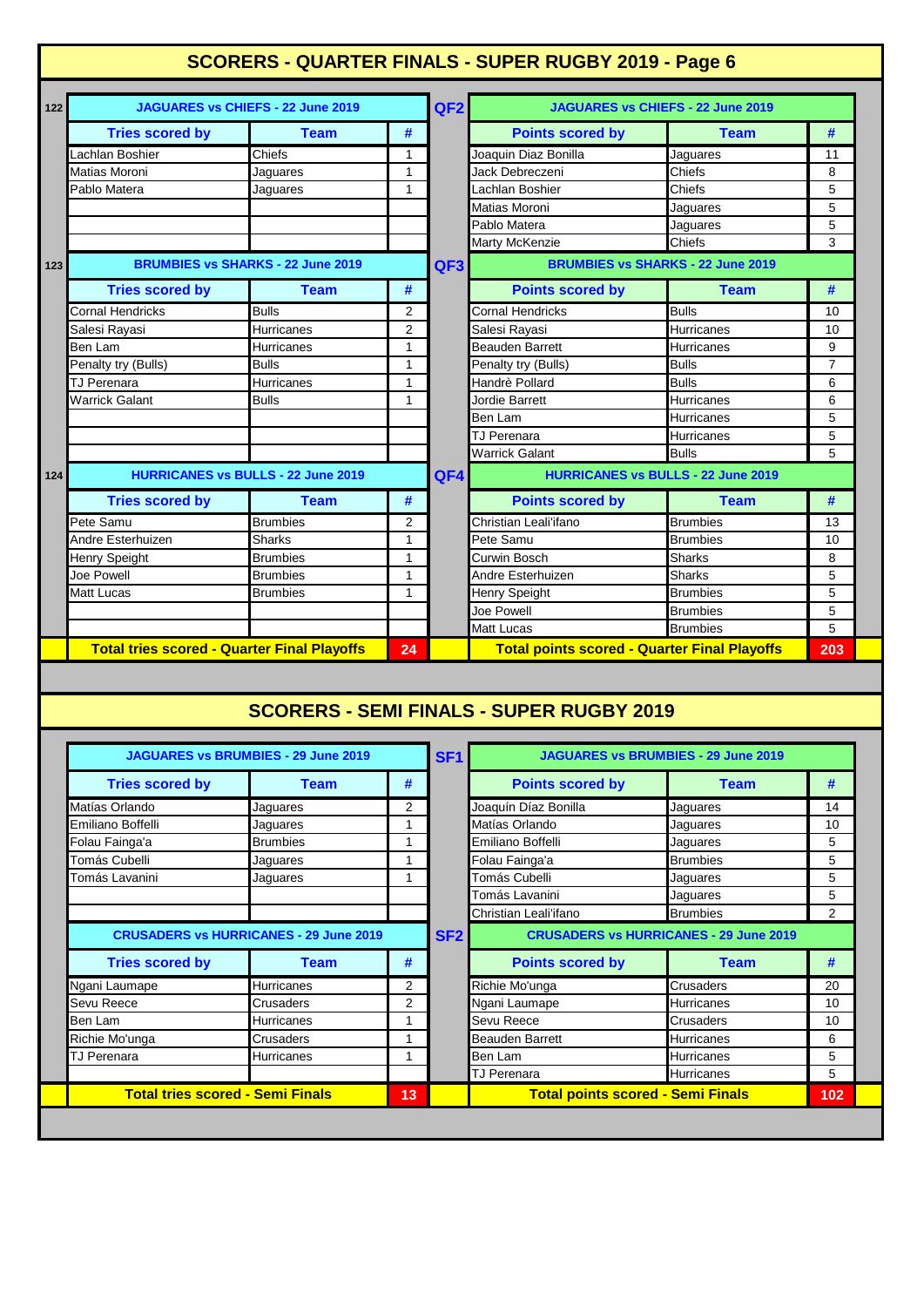| SCORERS - FINAL - SUPER RUGBY 2019 - Page 7  |                                                                              |     |  |                                               |                  |   |  |  |  |
|----------------------------------------------|------------------------------------------------------------------------------|-----|--|-----------------------------------------------|------------------|---|--|--|--|
| <b>CRUSADERS vs JAGUARES - 6 Jul 2019</b>    |                                                                              |     |  | <b>CRUSADERS vs JAGUARES - 6 Jul 2019</b>     |                  |   |  |  |  |
| <b>Tries scored by</b>                       | <b>Team</b>                                                                  | #   |  | <b>Points scored by</b><br><b>Team</b>        |                  | # |  |  |  |
| Codie Taylor                                 | <b>Crusaders</b>                                                             |     |  | Richie Mo'unga                                | Crusaders        |   |  |  |  |
|                                              |                                                                              |     |  | Codie Taylor                                  | <b>Crusaders</b> | 5 |  |  |  |
|                                              |                                                                              |     |  | Joaquín Díaz Bonilla                          | Jaquares         | 3 |  |  |  |
|                                              | <b>Total tries scored - Final</b><br><b>Total points scored - Final</b><br>и |     |  |                                               | 22               |   |  |  |  |
| <b>TOTAL TRIES SCORED - SUPER RUGBY 2019</b> |                                                                              | 819 |  | <b>TOTAL POINTS SCORED - SUPER RUGBY 2019</b> |                  |   |  |  |  |
|                                              |                                                                              |     |  |                                               |                  |   |  |  |  |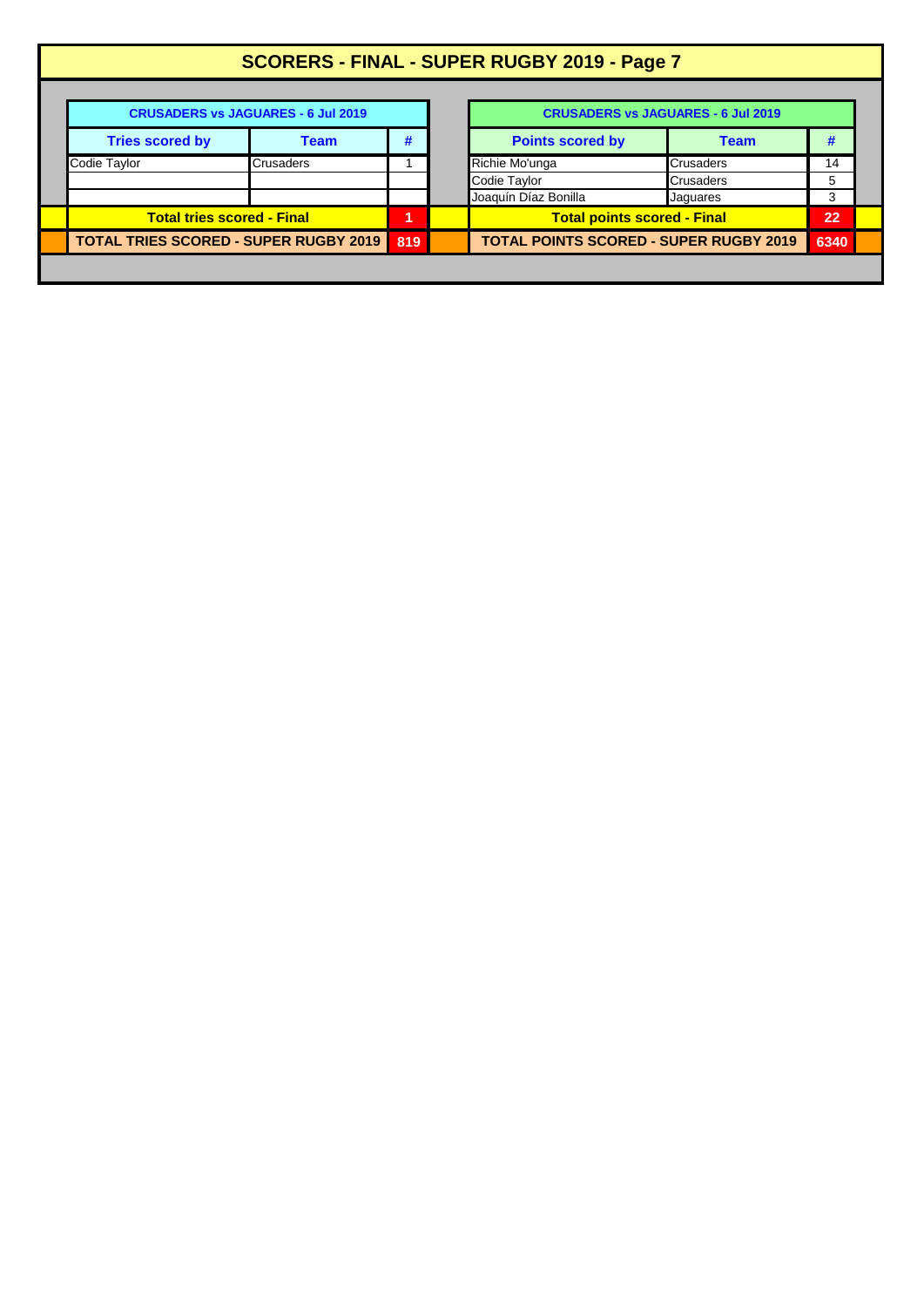| <b>PLAYERS KICKING STATISTICS - SUPER RUGBY 2019 - Page 8</b> |                    |                         |                 |        |               |                  |  |
|---------------------------------------------------------------|--------------------|-------------------------|-----------------|--------|---------------|------------------|--|
| Player                                                        | <b>Team</b>        | <b>Successes</b>        | <b>Attempts</b> | %      | <b>Weight</b> | <b>Points</b>    |  |
| Handrè Pollard                                                | <b>Bulls</b>       | 69                      | 84              | 82.1%  | 201.3         | 176              |  |
| Richie Mo'unga                                                | <b>Crusaders</b>   | 65                      | 84              | 77.4%  | 164.0         | 147              |  |
| Hayden Parker                                                 | Sunwolves          | 46                      | 52              | 88.5%  | 139.8         | 112              |  |
| <b>Bernard Foley</b>                                          | <b>Waratahs</b>    | 50                      | 62              | 80.6%  | 138.7         | 122              |  |
| <b>Bryce Hegarty</b>                                          | <b>Reds</b>        | 46                      | 58              | 79.3%  | 122.1         | 108              |  |
| <b>Beauden Barrett</b>                                        | <b>Hurricanes</b>  | 46                      | 58              | 79.3%  | 118.2         | 103              |  |
| Joaquín Díaz Bonilla                                          | Jaguares           | 44                      | 58              | 75.9%  | 116.8         | 110              |  |
| <b>Elton Jantjies</b>                                         | Lions              | 46                      | 60              | 76.7%  | 116.5         | 106              |  |
| Josh Ioane                                                    | Highlanders        | 43                      | 52              | 82.7%  | 114.9         | 96               |  |
| <b>Quade Cooper</b>                                           | <b>Rebels</b>      | 48                      | 68              | 70.6%  | 107.3         | 104              |  |
| <b>Christian Leali'ifano</b>                                  | <b>Brumbies</b>    | 46                      | 63              | 73.0%  | 103.0         | 95               |  |
| <b>Curwin Bosch</b>                                           | <b>Sharks</b>      | 31                      | 38              | 81.6%  | 89.7          | 79               |  |
| <b>Otere Black</b>                                            | <b>Blues</b>       | 34                      | 45              | 75.6%  | 86.9          | 81               |  |
| <b>Damian McKenzie</b>                                        | <b>Chiefs</b>      | 30                      | 35              | 85.7%  | 86.6          | 71               |  |
| Jean-Luc du Plessis                                           | <b>Stormers</b>    | 20                      | 22              | 90.9%  | 62.7          | 49               |  |
| <b>Robert du Preez</b>                                        | <b>Sharks</b>      | 26                      | 37              | 70.3%  | 61.8          | 62               |  |
| <b>Josh Stander</b>                                           | <b>Stormers</b>    | 20                      | 23              | 87.0%  | 60.0          | 49               |  |
| Domingo Miotti                                                | <b>Jaguares</b>    | 23                      | 30              | 76.7%  | 58.3          | 53               |  |
| <b>SP Marais</b>                                              | <b>Stormers</b>    | 20                      | 26              | 76.9%  | 56.9          | 54               |  |
| <b>Marty Banks</b>                                            | Highlanders        | 15                      | 16              | 93.8%  | 46.9          | 35               |  |
| <b>Jordie Barrett</b>                                         | Hurricanes         | 17                      | 26              | 65.4%  | 41.8          | 47               |  |
| Jack Debreczeni                                               | <b>Chiefs</b>      | 15                      | 18              | 83.3%  | 39.2          | 32               |  |
| <b>Marty McKenzie</b>                                         | <b>Chiefs</b>      | 17                      | 30              | 56.7%  | 30.6          | 37               |  |
| <b>Harry Plummer</b>                                          | <b>Blues</b>       | 16                      | 30              | 53.3%  | 30.4          | 41               |  |
| <b>Manie Libbok</b>                                           | <b>Bulls</b>       | 10                      | 14              | 71.4%  | 26.4          | 27               |  |
| <b>Shaun Reynolds</b>                                         | Lions              | 9                       | 11              | 81.8%  | 24.5          | 21               |  |
| Rikiya Matsuda                                                | <b>Sunwolves</b>   | $\overline{\mathbf{4}}$ | $\overline{4}$  | 100.0% | 14.0          | 10               |  |
| Jackson Garden-Bachop                                         | Hurricanes         | 5                       | $6\phantom{1}6$ | 83.3%  | 13.3          | 11               |  |
| <b>Hamish Stewart</b>                                         | <b>Reds</b>        | 5                       | $\overline{7}$  | 71.4%  | 11.4          | 11               |  |
| <b>Fletcher Smith</b>                                         | <b>Hurricanes</b>  | $\overline{\mathbf{4}}$ | 5               | 80.0%  | 10.4          | $9\,$            |  |
| Santiago González Iglesias                                    | Jaguares           | 3                       | 3               | 100.0% | 10.0          | $\overline{7}$   |  |
| <b>Michell Hunt</b>                                           | <b>Crusaders</b>   | 5                       | 8               | 62.5%  | 9.4           | 10               |  |
| <b>Mack Mason</b>                                             | <b>Waratahs</b>    | 4                       | 6               | 66.7%  | 8.7           | $\boldsymbol{9}$ |  |
| <b>Brett Cameron</b>                                          | <b>Crusaders</b>   | $\overline{4}$          | $\overline{7}$  | 57.1%  | 7.4           | $\mathsf g$      |  |
| <b>Bryn Gatland</b>                                           | <b>Highlanders</b> | $\sqrt{3}$              | 5               | 60.0%  | 5.4           | 6                |  |
| <b>Reece Hodge</b>                                            | <b>Rebels</b>      | 3                       | $\overline{7}$  | 42.9%  | 5.1           | $\boldsymbol{9}$ |  |
| <b>Wharenui Hawera</b>                                        | <b>Brumbies</b>    | $\overline{2}$          | 3               | 66.7%  | 4.0           | $\overline{4}$   |  |
| <b>Stephen Donald</b>                                         | <b>Chiefs</b>      | $\mathbf 1$             | $\overline{1}$  | 100.0% | 4.0           | 3                |  |
| <b>Brad Weber</b>                                             | <b>Chiefs</b>      | $\overline{2}$          | 4               | 50.0%  | 3.0           | $\overline{4}$   |  |
| Dan Hollinshead                                               | Highlanders        | $\overline{2}$          | 4               | 50.0%  | 3.0           | $\overline{4}$   |  |
| Juan Cruz Mallía                                              | Jaguares           | $\overline{2}$          | 4               | 50.0%  | 3.0           | $\overline{4}$   |  |
| <b>Kurtley Beale</b>                                          | <b>Waratahs</b>    | 1                       | 1               | 100.0% | 3.0           | $\overline{2}$   |  |
| <b>Rhyno Smith</b>                                            | <b>Sharks</b>      | $\mathbf{1}$            | 1               | 100.0% | 3.0           | $\overline{2}$   |  |
| <b>Ryan Crotty</b>                                            | <b>Crusaders</b>   | $\overline{1}$          | $\overline{1}$  | 100.0% | 3.0           | $\overline{2}$   |  |
| Ryan Lonergan                                                 | <b>Brumbies</b>    | 1                       | $\overline{1}$  | 100.0% | 3.0           | $\overline{2}$   |  |
| Gianni Lombard                                                | Lions              | $\mathbf{1}$            | $\overline{2}$  | 50.0%  | 2.0           | 3                |  |
| Emiliano Boffelli                                             | <b>Jaguares</b>    | $\mathbf 0$             | $\overline{1}$  | 0.0%   | 0.0           | $\overline{0}$   |  |
| <b>Isaac Lucas</b>                                            | <b>Reds</b>        | $\mathbf{0}$            | $\mathbf{1}$    | 0.0%   | 0.0           | $\overline{0}$   |  |
| Shaun Stevenson                                               | <b>Chiefs</b>      | $\mathbf 0$             | $\mathbf{1}$    | 0.0%   | 0.0           | $\mathbf 0$      |  |
|                                                               |                    |                         |                 |        |               |                  |  |
|                                                               |                    |                         |                 |        |               |                  |  |
|                                                               |                    | 906                     | 1183            | 76.6%  |               | 2138             |  |

**\*\* The calculated "Weight" for "Players Kicking Statistics" = (Successful kicks + Points) x Percentage \*\* This is to balance out the inadequate results of 100% kickers who only played a few games and with only a small number of successful kicks. \* The "Points" only reflects those gained from place kicks and it excludes any additional points obtained from scoring tries or drop goals.**